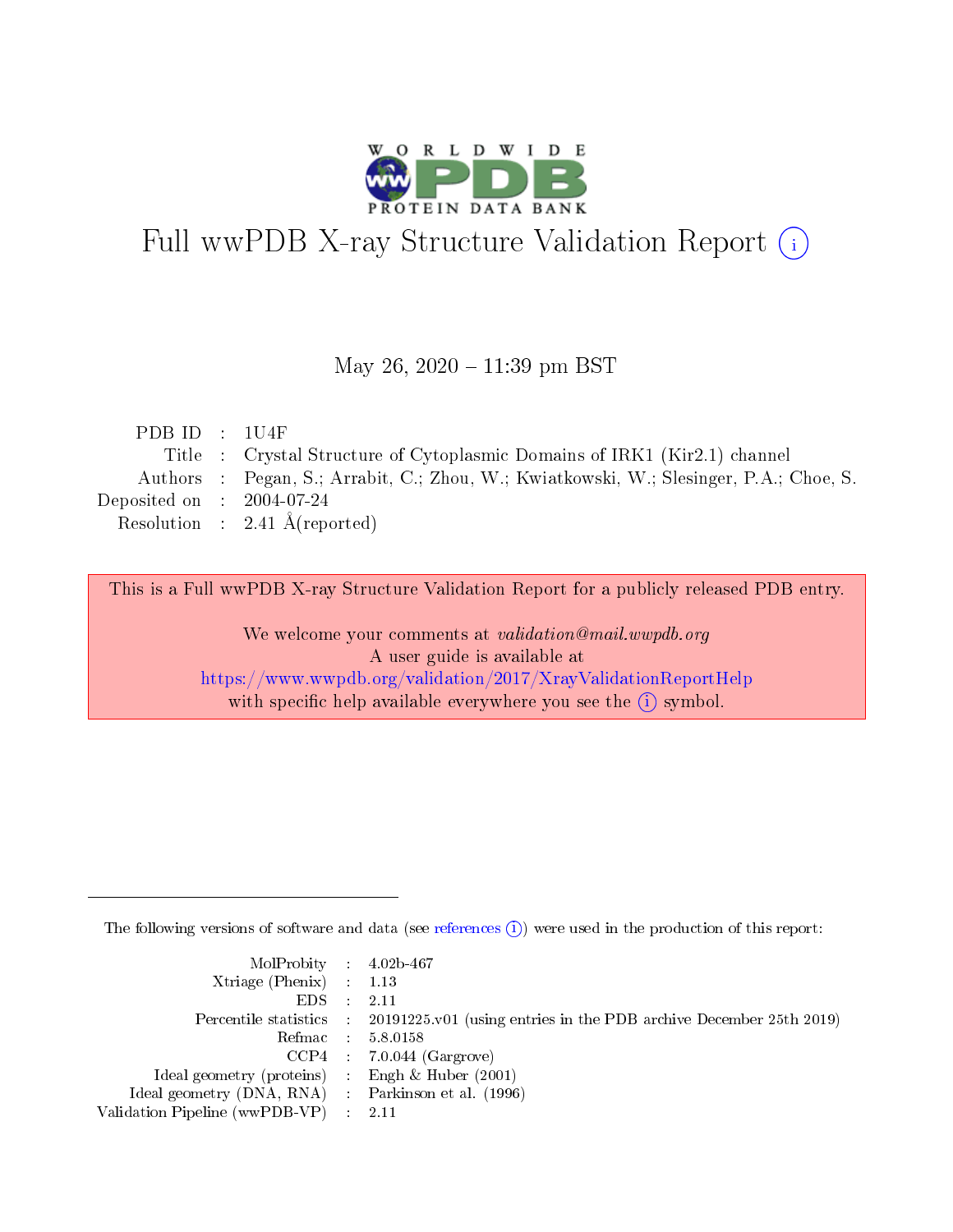# 1 [O](https://www.wwpdb.org/validation/2017/XrayValidationReportHelp#overall_quality)verall quality at a glance  $(i)$

The following experimental techniques were used to determine the structure: X-RAY DIFFRACTION

The reported resolution of this entry is 2.41 Å.

Percentile scores (ranging between 0-100) for global validation metrics of the entry are shown in the following graphic. The table shows the number of entries on which the scores are based.



| Metric                | Whole archive<br>$(\#\mathrm{Entries})$ | Similar resolution<br>$(\#\text{Entries},\,\text{resolution}\,\,\text{range}(\textup{\AA}))$ |
|-----------------------|-----------------------------------------|----------------------------------------------------------------------------------------------|
| $R_{free}$            | 130704                                  | $4647(2.44-2.40)$                                                                            |
| Clashscore            | 141614                                  | $5161(2.44-2.40)$                                                                            |
| Ramachandran outliers | 138981                                  | $5073(2.44-2.40)$                                                                            |
| Sidechain outliers    | 138945                                  | $5074(2.44-2.40)$                                                                            |
| RSRZ outliers         | 127900                                  | $4543(2.44-2.40)$                                                                            |

The table below summarises the geometric issues observed across the polymeric chains and their fit to the electron density. The red, orange, yellow and green segments on the lower bar indicate the fraction of residues that contain outliers for  $>=3, 2, 1$  and 0 types of geometric quality criteria respectively. A grey segment represents the fraction of residues that are not modelled. The numeric value for each fraction is indicated below the corresponding segment, with a dot representing fractions  $\epsilon=5\%$  The upper red bar (where present) indicates the fraction of residues that have poor fit to the electron density. The numeric value is given above the bar.

| Mol | Chain  | $\mathbf{Length}$ | Quality of chain |     |   |     |  |
|-----|--------|-------------------|------------------|-----|---|-----|--|
|     | А      | 270               | 3%<br>54%        | 18% |   | 27% |  |
|     | В      | 270               | 3%<br>55%        | 16% | ٠ | 28% |  |
|     | $\cap$ | 270               | 3%<br>50%        | 21% |   | 28% |  |
|     |        | 270               | 3%<br>50%        | 22% |   | 27% |  |

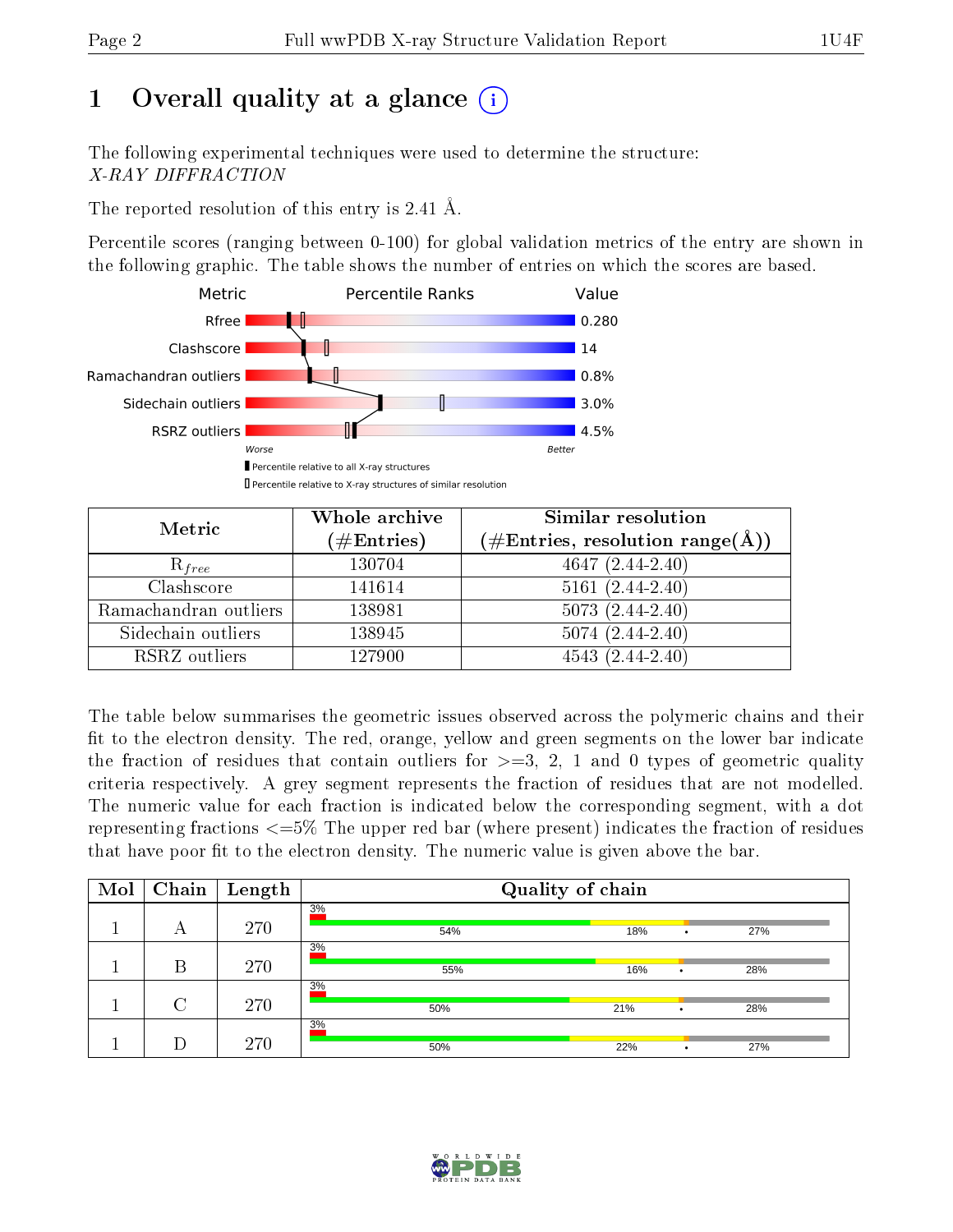# 2 Entry composition (i)

There are 2 unique types of molecules in this entry. The entry contains 6533 atoms, of which 0 are hydrogens and 0 are deuteriums.

In the tables below, the ZeroOcc column contains the number of atoms modelled with zero occupancy, the AltConf column contains the number of residues with at least one atom in alternate conformation and the Trace column contains the number of residues modelled with at most 2 atoms.

| Mol | Chain | Residues | Atoms |      |     |                    |    | ZeroOcc | $\mathbf{AltConf}$ | $\mid$ Trace |
|-----|-------|----------|-------|------|-----|--------------------|----|---------|--------------------|--------------|
|     | А     | 197      | Total |      |     |                    | S  |         |                    |              |
|     |       |          | 1590  | 1006 | 277 | 299                | -8 |         |                    |              |
|     | В     | 195      | Total | C    | N   |                    | S  |         |                    |              |
|     |       |          | 1570  | 994  | 271 | 297                | -8 |         |                    |              |
|     |       |          | Total | C    | N   | $\left( \ \right)$ | S  |         |                    |              |
| C   | 195   | 1570     | 994   | 271  | 297 | -8                 |    |         |                    |              |
|     |       |          | Total | C    |     |                    | S  |         |                    |              |
|     | 197   | 1590     | 1012  | 273  | 297 | 8                  |    |         |                    |              |

• Molecule 1 is a protein called Inward rectifier potassium channel 2.

There are 24 discrepancies between the modelled and reference sequences:

| Chain            | Residue | Modelled                | Actual | Comment                 | Reference         |
|------------------|---------|-------------------------|--------|-------------------------|-------------------|
| A                | 35      | <b>PRO</b>              |        | CLONING ARTIFACT        | <b>UNP P35561</b> |
| $\bf{A}$         | 36      | $\rm{ARG}$              | L,     | CLONING ARTIFACT        | <b>UNP P35561</b> |
| $\bf{A}$         | 37      | <b>GLY</b>              |        | <b>CLONING ARTIFACT</b> | <b>UNP P35561</b> |
| $\bf{A}$         | 38      | <b>SER</b>              |        | <b>CLONING ARTIFACT</b> | <b>UNP P35561</b> |
| $\bf{A}$         | 39      | <b>HIS</b>              |        | CLONING ARTIFACT        | <b>UNP P35561</b> |
| $\bf{A}$         | 40      | <b>GLY</b>              |        | <b>CLONING ARTIFACT</b> | <b>UNP P35561</b> |
| $\mathbf{B}$     | 35      | <b>PRO</b>              |        | CLONING ARTIFACT        | <b>UNP P35561</b> |
| $\boldsymbol{B}$ | 36      | $\rm{ARG}$              |        | CLONING ARTIFACT        | <b>UNP P35561</b> |
| $\boldsymbol{B}$ | 37      | <b>GLY</b>              |        | CLONING ARTIFACT        | <b>UNP P35561</b> |
| $\mathbf{B}$     | 38      | <b>SER</b>              |        | CLONING ARTIFACT        | <b>UNP P35561</b> |
| $\mathbf{B}$     | 39      | <b>HIS</b>              |        | CLONING ARTIFACT        | <b>UNP P35561</b> |
| $\mathbf{B}$     | 40      | <b>GLY</b>              |        | <b>CLONING ARTIFACT</b> | <b>UNP P35561</b> |
| $\mathcal{C}$    | 35      | <b>PRO</b>              | ÷      | CLONING ARTIFACT        | <b>UNP P35561</b> |
| $\mathcal{C}$    | 36      | $\rm{ARG}$              | ÷.     | CLONING ARTIFACT        | <b>UNP P35561</b> |
| $\overline{C}$   | 37      | <b>GLY</b>              |        | <b>CLONING ARTIFACT</b> | <b>UNP P35561</b> |
| $\mathcal{C}$    | 38      | <b>SER</b>              |        | <b>CLONING ARTIFACT</b> | <b>UNP P35561</b> |
| $\mathcal{C}$    | 39      | <b>HIS</b>              |        | CLONING ARTIFACT        | <b>UNP P35561</b> |
| $\mathcal{C}$    | 40      | $\overline{\text{GLY}}$ |        | CLONING ARTIFACT        | <b>UNP P35561</b> |
| D                | 35      | <b>PRO</b>              |        | CLONING ARTIFACT        | <b>UNP P35561</b> |
| D                | 36      | $\rm{ARG}$              | Ξ.     | CLONING ARTIFACT        | <b>UNP P35561</b> |
| D                | 37      | <b>GLY</b>              |        | CLONING ARTIFACT        | <b>UNP P35561</b> |

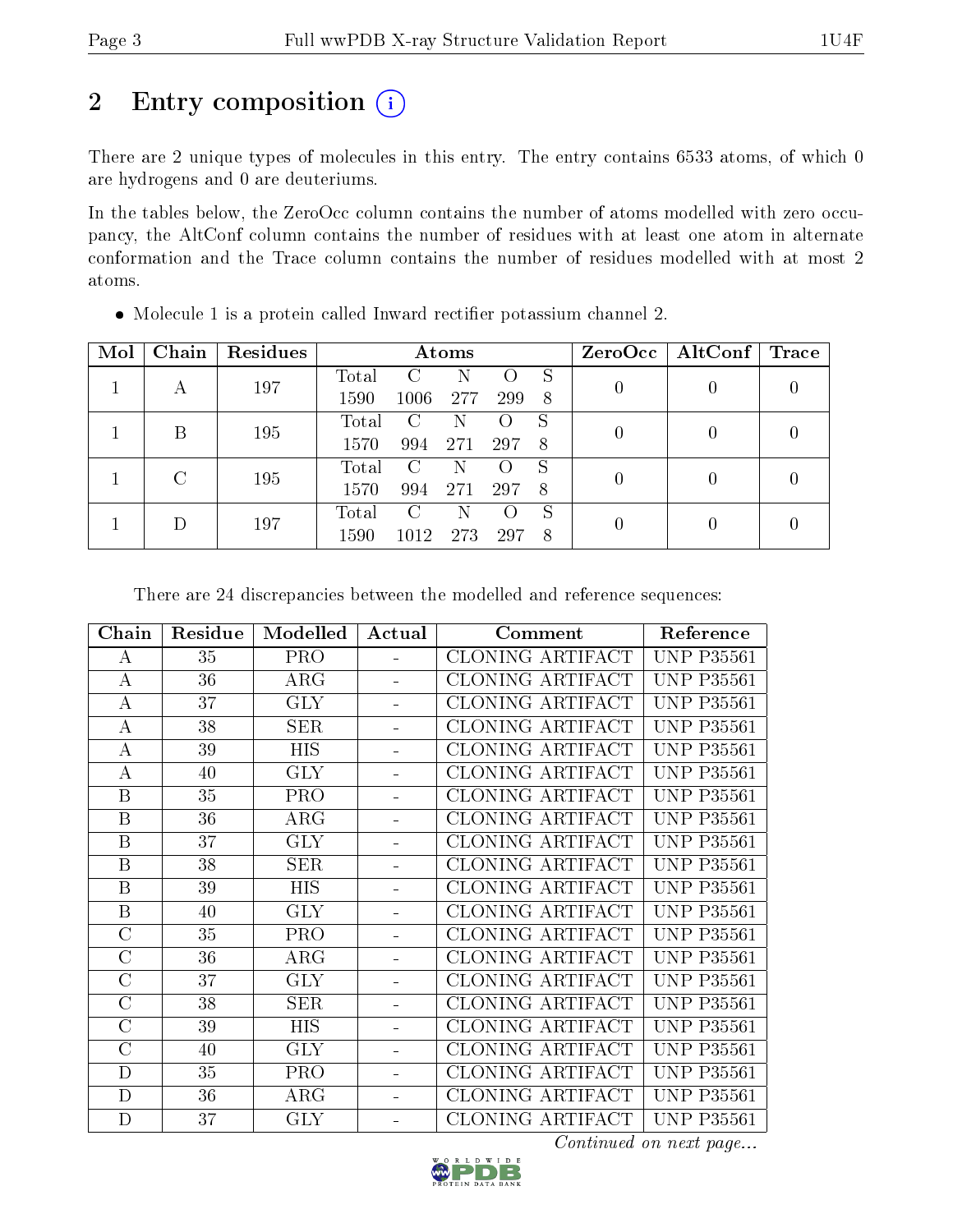Continued from previous page...

| Chain |    | Residue   Modelled | Actual | Comment          | <b>Reference</b> |
|-------|----|--------------------|--------|------------------|------------------|
|       |    | SER                |        | CLONING ARTIFACT | - UNP-P35561     |
|       |    | H IS               |        | CLONING ARTIFACT | + UNP P35561     |
|       | 40 | GEN                |        | CLONING ARTIFACT | . UNP P35561     |

 $\bullet\,$  Molecule 2 is water.

| Mol            | Chain | Residues | Atoms             | $ZeroOcc$   AltConf |
|----------------|-------|----------|-------------------|---------------------|
| $\overline{2}$ | А     | 55       | Total<br>O        |                     |
|                |       |          | 55<br>55          |                     |
| $\overline{2}$ | B     | 48       | Total<br>$\Omega$ |                     |
|                |       |          | 48<br>48          |                     |
| 2              |       | 59       | Total<br>$\Omega$ |                     |
|                |       |          | 59<br>59          |                     |
| 2              |       | 51       | Total<br>$\Omega$ |                     |
|                |       |          | 51<br>51          |                     |

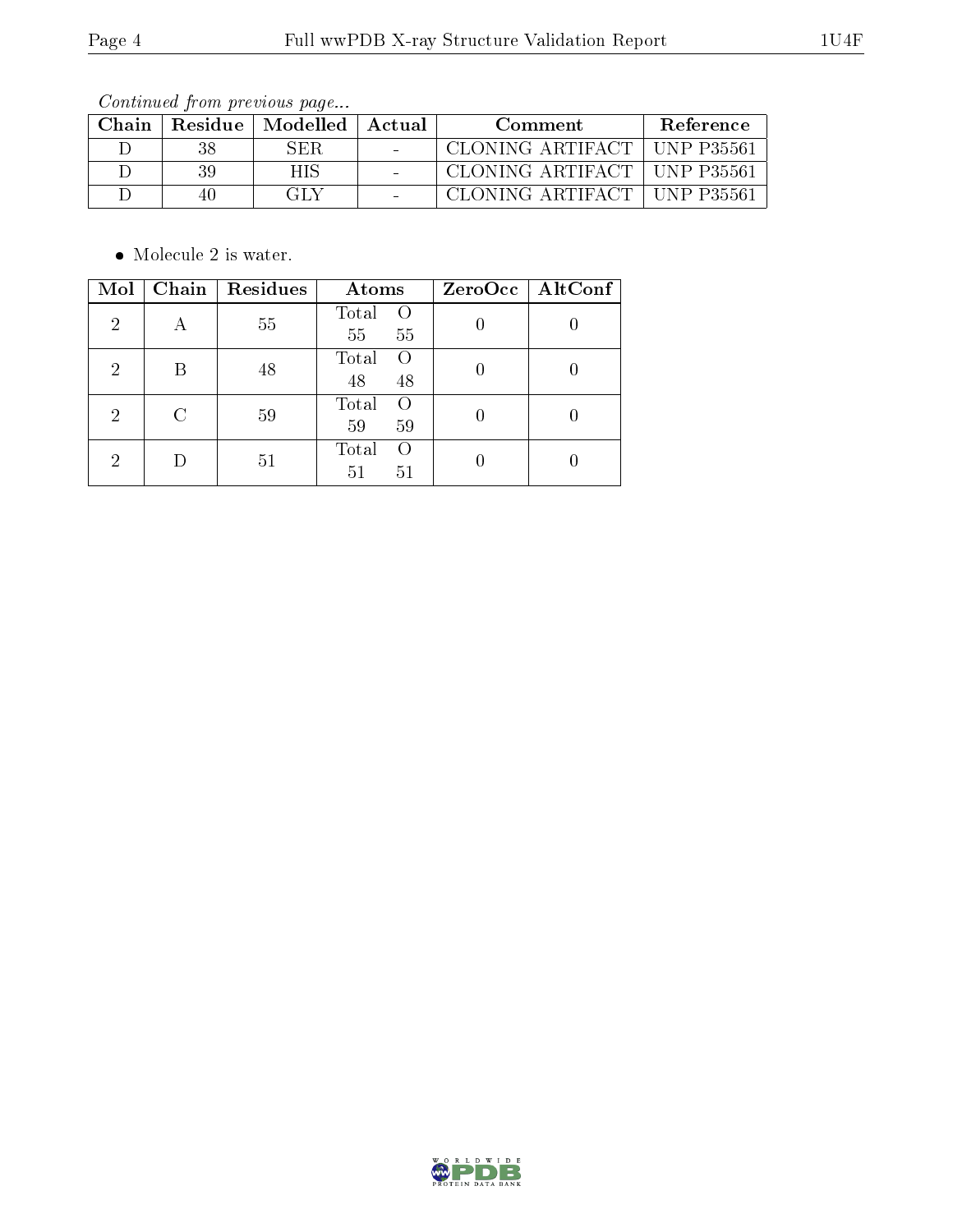# 3 Residue-property plots  $(i)$

These plots are drawn for all protein, RNA and DNA chains in the entry. The first graphic for a chain summarises the proportions of the various outlier classes displayed in the second graphic. The second graphic shows the sequence view annotated by issues in geometry and electron density. Residues are color-coded according to the number of geometric quality criteria for which they contain at least one outlier: green  $= 0$ , yellow  $= 1$ , orange  $= 2$  and red  $= 3$  or more. A red dot above a residue indicates a poor fit to the electron density (RSRZ  $> 2$ ). Stretches of 2 or more consecutive residues without any outlier are shown as a green connector. Residues present in the sample, but not in the model, are shown in grey.



• Molecule 1: Inward rectifier potassium channel 2

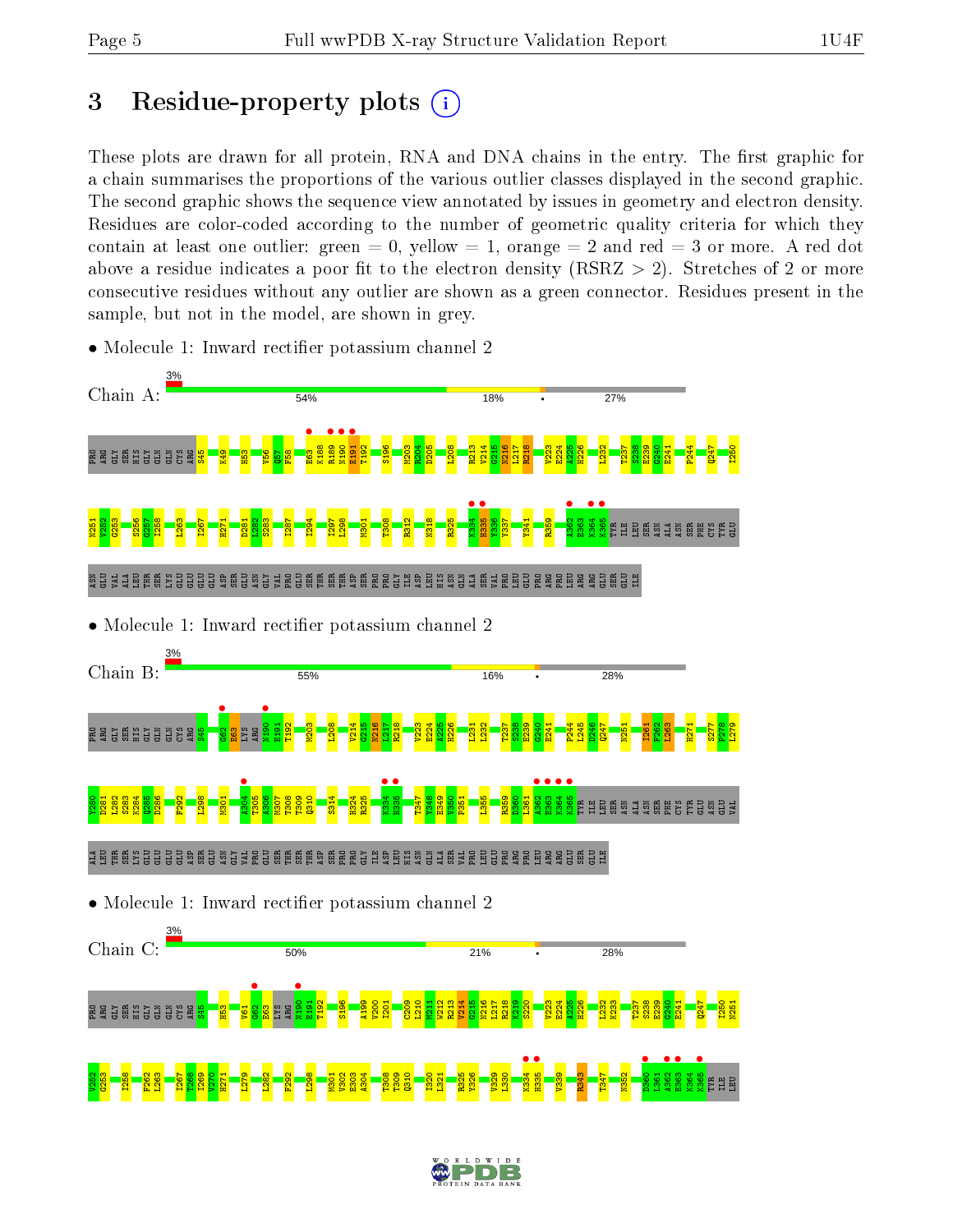#### SER ASN ALA ASN SER PHE CYS TYR GLU ASN GLU VAL ALA LEU THR SER LYS GLU GLU GLU GLU ASP SER GLU ASN GLY VAL PRO GLU SER THR SER THR ASP SER PRO PRO GLY ILE ASP LEU HIS ASN GLN ALA SER VAL PRO LEU GLU PRO ARG PRO LEU ARG ARG GLU SER GLU ILE

 $\bullet$  Molecule 1: Inward rectifier potassium channel  $2$ 



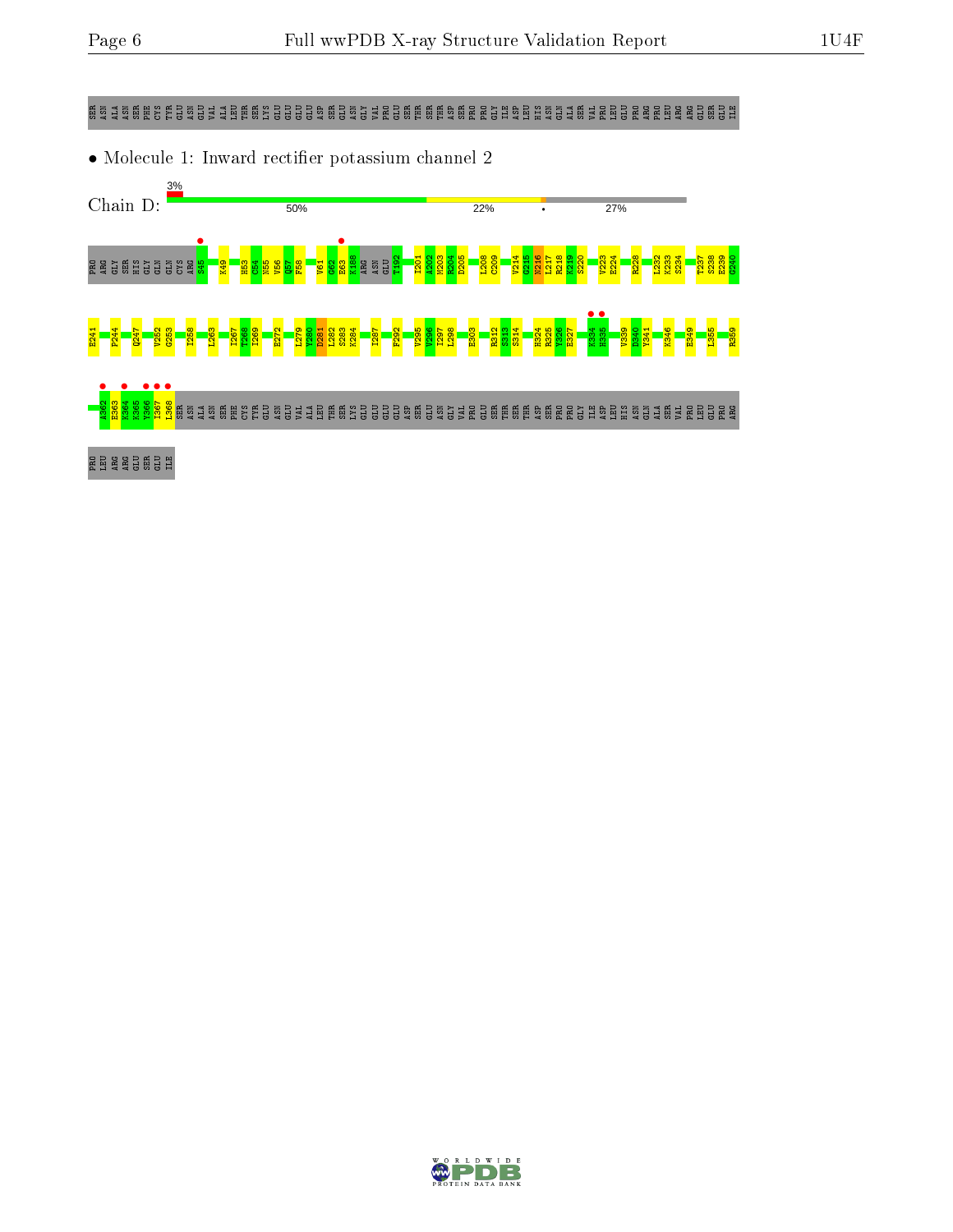# 4 Data and refinement statistics  $(i)$

| Property                                                                | Value                                               | Source     |
|-------------------------------------------------------------------------|-----------------------------------------------------|------------|
| Space group                                                             | C2221                                               | Depositor  |
| Cell constants                                                          | 112.46Å<br>138.29Å<br>138.75Å                       | Depositor  |
| a, b, c, $\alpha$ , $\beta$ , $\gamma$                                  | $90.00^{\circ}$<br>$90.00^{\circ}$<br>$90.00^\circ$ |            |
| Resolution $(A)$                                                        | $38.44 - 2.41$                                      | Depositor  |
|                                                                         | $41.62 = 2.41$                                      | <b>EDS</b> |
| % Data completeness                                                     | (Not available) $(38.44-2.41)$                      | Depositor  |
| (in resolution range)                                                   | $91.8(41.62-2.41)$                                  | <b>EDS</b> |
| $R_{merge}$                                                             | (Not available)                                     | Depositor  |
| $\mathrm{R}_{sym}$                                                      | 0.05                                                | Depositor  |
| $\langle I/\sigma(I) \rangle^{-1}$                                      | 4.11 (at $2.39\text{\AA})$                          | Xtriage    |
| Refinement program                                                      | <b>CNS 1.1</b>                                      | Depositor  |
|                                                                         | $0.225\quad ,\quad 0.281$                           | Depositor  |
| $R, R_{free}$                                                           | $0.226$ ,<br>0.280                                  | DCC        |
| $\mathcal{R}_{free}$ test set                                           | $1977$ reflections $(5.09\%)$                       | wwPDB-VP   |
| Wilson B-factor $(A^2)$                                                 | 41.8                                                | Xtriage    |
| Anisotropy                                                              | 0.849                                               | Xtriage    |
| Bulk solvent $k_{sol}(\mathrm{e}/\mathrm{A}^3),\,B_{sol}(\mathrm{A}^2)$ | $0.32$ , 45.9                                       | <b>EDS</b> |
| L-test for twinning <sup>2</sup>                                        | $< L >$ = 0.51, $< L2$ > = 0.34                     | Xtriage    |
| Estimated twinning fraction                                             | No twinning to report.                              | Xtriage    |
| $F_o, F_c$ correlation                                                  | 0.94                                                | <b>EDS</b> |
| Total number of atoms                                                   | 6533                                                | wwPDB-VP   |
| Average B, all atoms $(A^2)$                                            | 49.0                                                | wwPDB-VP   |

Xtriage's analysis on translational NCS is as follows: The largest off-origin peak in the Patterson function is  $12.48\%$  of the height of the origin peak. No significant pseudotranslation is detected.

<sup>&</sup>lt;sup>2</sup>Theoretical values of  $\langle |L| \rangle$ ,  $\langle L^2 \rangle$  for acentric reflections are 0.5, 0.333 respectively for untwinned datasets, and 0.375, 0.2 for perfectly twinned datasets.



<span id="page-6-1"></span><span id="page-6-0"></span><sup>1</sup> Intensities estimated from amplitudes.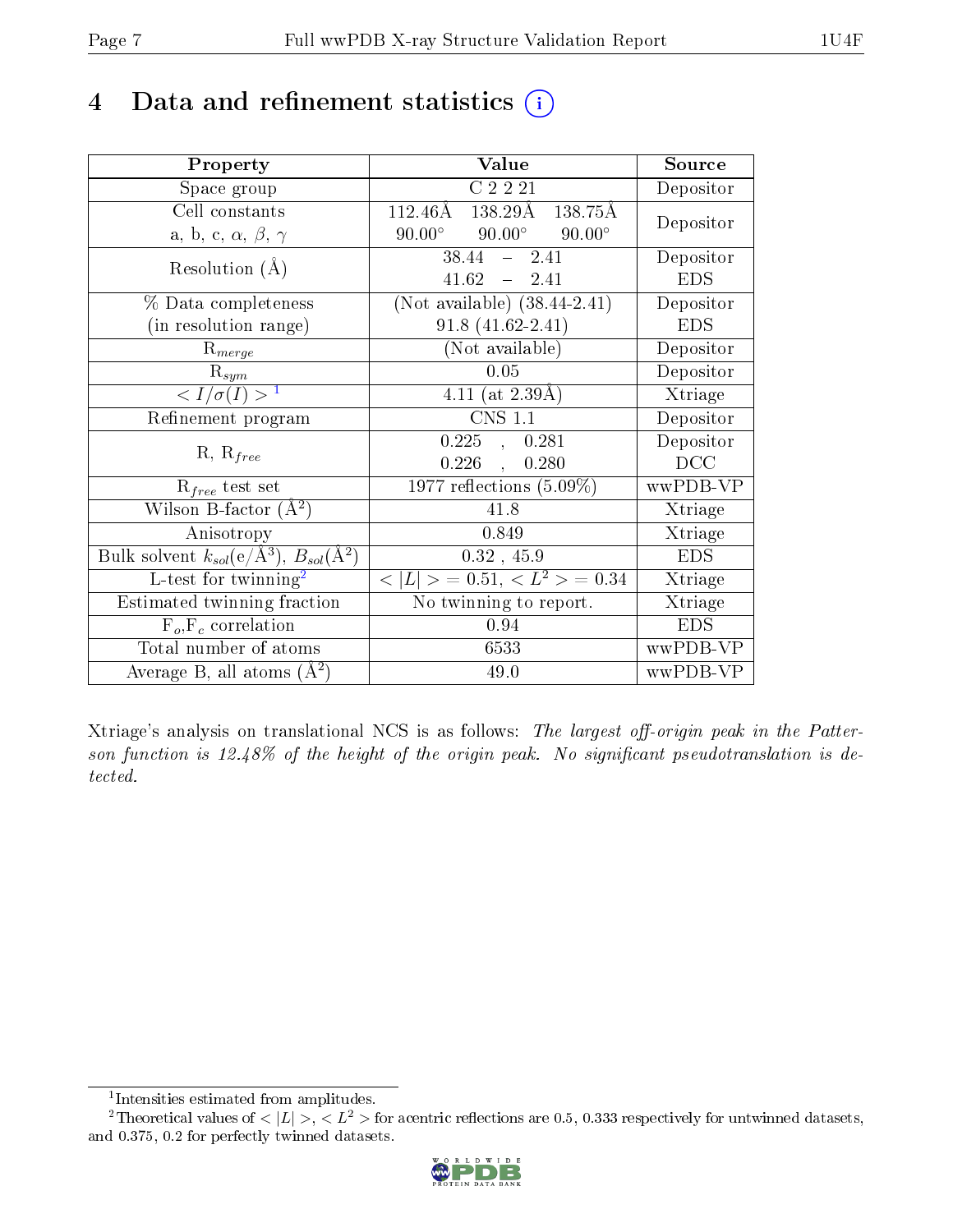# 5 Model quality  $(i)$

# 5.1 Standard geometry  $(i)$

The Z score for a bond length (or angle) is the number of standard deviations the observed value is removed from the expected value. A bond length (or angle) with  $|Z| > 5$  is considered an outlier worth inspection. RMSZ is the root-mean-square of all Z scores of the bond lengths (or angles).

| Mol            | Chain  |      | Bond lengths | Bond angles |             |
|----------------|--------|------|--------------|-------------|-------------|
|                |        | RMSZ | $\# Z  > 5$  | <b>RMSZ</b> | $\ Z\  > 5$ |
| $\overline{1}$ |        | 0.38 | 0/1622       | 0.60        | 0/2192      |
| 1              | R      | 0.39 | /1601        | 0.62        | 0/2164      |
| $\mathbf{1}$   | $\cap$ | 0.41 | 0/1601       | 0.63        | 0/2164      |
| $\mathbf{1}$   | $\Box$ | 0.38 | /1622        | 0.59        | /2192       |
| AH             | АH     | 0.39 | 6446         | 0.61        | 8712        |

There are no bond length outliers.

There are no bond angle outliers.

There are no chirality outliers.

There are no planarity outliers.

### 5.2 Too-close contacts  $\overline{()}$

In the following table, the Non-H and H(model) columns list the number of non-hydrogen atoms and hydrogen atoms in the chain respectively. The H(added) column lists the number of hydrogen atoms added and optimized by MolProbity. The Clashes column lists the number of clashes within the asymmetric unit, whereas Symm-Clashes lists symmetry related clashes.

| Mol |               |      | Chain   Non-H $\mid$ H(model) | H(added) | Clashes | Symm-Clashes |
|-----|---------------|------|-------------------------------|----------|---------|--------------|
|     |               | 1590 |                               | 1570     | 47      |              |
|     | B             | 1570 |                               | 1543     | 42      |              |
|     | $\mathcal{C}$ | 1570 |                               | 1543     | 47      |              |
|     | Ð             | 1590 |                               | 1575     | 51      |              |
| 2   | А             | 55   |                               |          |         |              |
| 2   | В             | 48   |                               |          |         |              |
| 2   | $\cap$        | 59   |                               |          | റ       |              |
| 2   | D             | 51   |                               |          | റ       |              |
| All | Αll           | 6533 |                               | 6231     | 172     |              |

The all-atom clashscore is defined as the number of clashes found per 1000 atoms (including hydrogen atoms). The all-atom clashscore for this structure is 14.

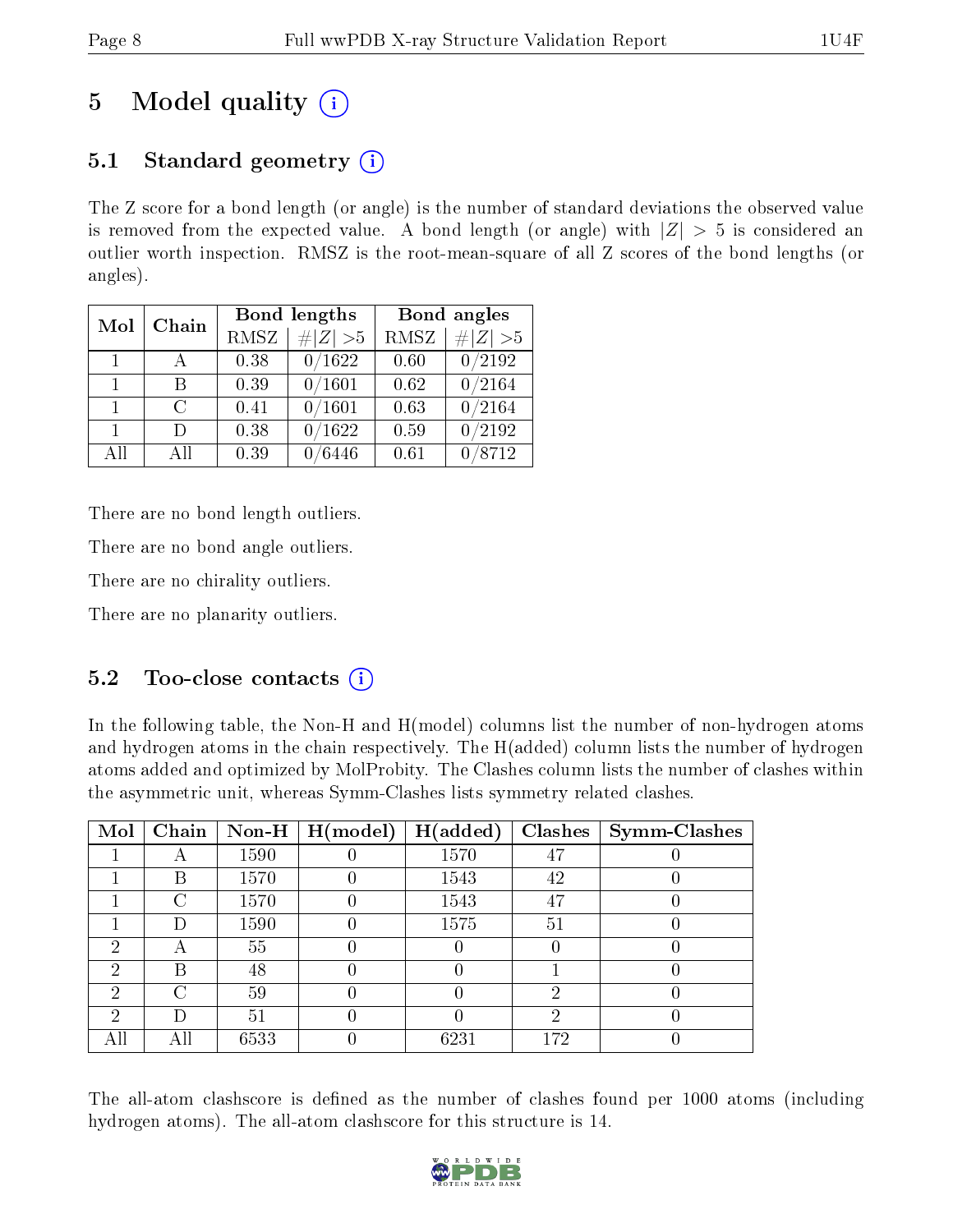|                      |                                   | Interatomic    | Clash           |
|----------------------|-----------------------------------|----------------|-----------------|
| Atom-1               | Atom-2                            | distance $(A)$ | overlap $(\AA)$ |
| 1: A:301:MET:HG2     | 1: A:308:THR:HG22                 | 1.50           | 0.93            |
| 1:B:237:THR:HG23     | 1:B:239:GLU:H                     | 1.38           | 0.87            |
| 1:A:188:LYS:HA       | 1: A:191: GLU: HG2                | 1.58           | 0.84            |
| 1:B:237:THR:HG22     | $1:B:241:\overline{\text{GLU:H}}$ | 1.43           | 0.83            |
| 1: A: 223: VAL: HG12 | 1: A:224: GLU:HG3                 | 1.62           | 0.82            |
| 1:B:301:MET:HG2      | 1:B:308:THR:HG22                  | 1.63           | 0.81            |
| 1:D:297:ILE:HD12     | 1: D: 312: ARG: HG2               | 1.64           | 0.80            |
| 1:B:237:THR:HG22     | $1:B:241:GLU:\overline{N}$        | 1.97           | 0.78            |
| 1: A:214: VAL:HG21   | 1:A:298:LEU:HD22                  | 1.66           | 0.75            |
| 1:B:203:MET:HE1      | 1:B:208:LEU:HB2                   | 1.69           | 0.74            |
| 1: A:203:MET:HE1     | 1: A:208:LEU:HB2                  | 1.72           | 0.72            |
| 1:B:305:THR:HG22     | 1:B:307:MET:H                     | 1.56           | 0.70            |
| 1:D:367:ILE:HG13     | 1:D:368:LEU:HD12                  | 1.72           | 0.70            |
| 1:A:196:SER:HB3      | 1:A:213:ARG:HB3                   | 1.74           | 0.70            |
| 1:C:247:GLN:NE2      | 1:D:267:ILE:HD11                  | 2.07           | 0.69            |
| 1:D:233:LYS:HD2      | 1:D:292:PHE:HB3                   | 1.73           | 0.69            |
| 1: D:61: VAL: HG23   | 1:D:217:LEU:HD22                  | 1.74           | 0.68            |
| 1:D:279:LEU:HD22     | 1:D:282:LEU:HD12                  | 1.76           | 0.68            |
| 1:B:223:VAL:HG12     | 1:B:224:GLU:HG3                   | 1.76           | 0.67            |
| 1:A:239:GLU:HB3      | 1:B:325:ARG:HH21                  | 1.59           | 0.67            |
| 1: D: 58: PHE: HD2   | 1: D: 341: TYR: HE1               | 1.42           | 0.67            |
| 1:A:216:ASN:HD21     | 1:A:218:ARG:HB3                   | 1.60           | 0.67            |
| 1: A:214: VAL: CG2   | 1:A:298:LEU:HD22                  | 2.25           | 0.66            |
| 1:A:325:ARG:HD3      | 1: D:241: GLU:HG3                 | 1.77           | 0.66            |
| 1:B:301:MET:CG       | 1:B:308:THR:HG22                  | 2.26           | 0.65            |
| 1:C:223:VAL:HG12     | 1:C:224:GLU:HG3                   | 1.77           | 0.65            |
| 1:B:203:MET:HE2      | 1:B:208:LEU:HD13                  | 1.80           | 0.64            |
| 1:A:188:LYS:HA       | 1: A:191: GLU:CG                  | 2.26           | 0.64            |
| 1:A:239:GLU:HB3      | 1:B:325:ARG:NH2                   | 2.14           | 0.63            |
| 1: C: 196: SER: HB3  | 1:C:213:ARG:HB3                   | 1.82           | 0.62            |
| 1:B:214:VAL:HG21     | 1:B:298:LEU:HD22                  | 1.82           | 0.62            |
| 1: D: 281: ASP: OD2  | 1: D: 359: ARG: HD2               | 2.00           | 0.62            |
| 1: A:203:MET:CE      | 1:A:208:LEU:HD13                  | 2.29           | 0.61            |
| 1:A:297:ILE:HD12     | 1: A:312: ARG: HG2                | 1.80           | 0.61            |
| 1:D:327:GLU:HG3      | 1:D:346:LYS:HB3                   | 1.82           | 0.61            |
| 1:C:247:GLN:HE22     | 1:D:267:ILE:HD11                  | 1.65           | 0.61            |
| 1:A:267:ILE:HD11     | 1:D:247:GLN:HE22                  | 1.64           | 0.60            |
| 1:A:216:ASN:HD21     | 1:A:218:ARG:CB                    | 2.14           | 0.60            |
| 1:B:237:THR:HG23     | 1:B:239:GLU:N                     | 2.13           | 0.60            |
| 1:B:237:THR:CG2      | 1:B:241:GLU:HB3                   | 2.32           | 0.60            |

All (172) close contacts within the same asymmetric unit are listed below, sorted by their clash magnitude.

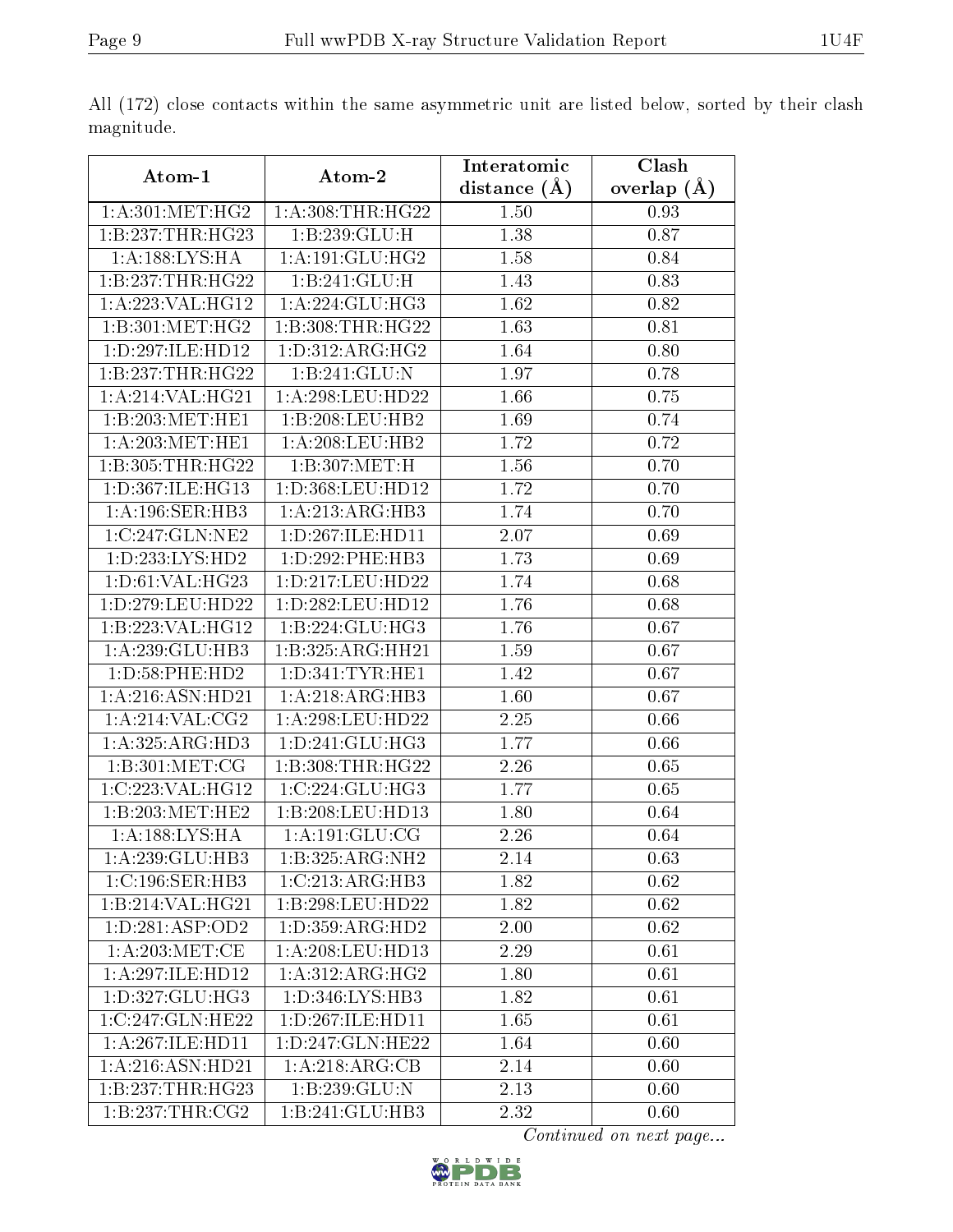| Continuea from previous page |                      | Interatomic       | Clash           |
|------------------------------|----------------------|-------------------|-----------------|
| Atom-1                       | Atom-2               | distance $(A)$    | overlap $(\AA)$ |
| 1:C:214:VAL:HG21             | 1:C:298:LEU:HD22     | 1.84              | 0.59            |
| 1:D:297:ILE:CD1              | 1: D: 312: ARG: HG2  | $\overline{2.31}$ | 0.59            |
| 1:B:261:ILE:H                | 1:B:261:ILE:HD13     | 1.67              | 0.59            |
| 1: D: 203:MET:HE2            | 1:D:208:LEU:HD13     | 1.85              | 0.58            |
| 1:B:214:VAL:CG2              | 1:B:298:LEU:HD22     | 2.33              | 0.58            |
| 1:D:203:MET:CE               | 1:D:208:LEU:HD13     | 2.34              | 0.58            |
| 1:D:237:THR:HG22             | 1:D:238:SER:N        | 2.19              | 0.58            |
| 1:B:251:ASN:O                | 1:B:271:HIS:HD2      | 1.87              | 0.57            |
| 1: B: 237: THR: CG2          | 1:B:241:GLU:H        | 2.15              | 0.57            |
| 1:B:192:THR:HG22             | 1: B:218: ARG: CZ    | 2.35              | 0.56            |
| 1: D: 363: GLU: O            | 1: D: 367: ILE: HG23 | 2.06              | 0.56            |
| 1:A:281:ASP:OD1              | 1: A:359: ARG:HD2    | 2.06              | 0.56            |
| 1:C:233:LYS:HD3              | 1:C:292:PHE:HB3      | 1.87              | 0.56            |
| 1:D:232:LEU:HG               | 1:D:295:VAL:HG23     | 1.88              | 0.55            |
| 1:D:223:VAL:HG12             | 1: D: 224: GLU: HG3  | 1.89              | 0.55            |
| 1:C:201:ILE:HD13             | 1:C:210:LEU:HA       | 1.89              | 0.55            |
| 1:C:214:VAL:HB               | 1:C:269:ILE:HD11     | 1.89              | $0.55\,$        |
| 1:B:216:ASN:HB2              | 1:B:263:LEU:HD13     | 1.90              | 0.54            |
| $1:D:28\overline{4:LYS:HD3}$ | 1:D:355:LEU:HD22     | 1.91              | 0.53            |
| 1: A:301: MET:CG             | 1: A:308:THR:HG22    | 2.31              | 0.53            |
| 1:B:203:MET:CE               | 1:B:208:LEU:HD13     | 2.38              | 0.53            |
| 1:C:53:HIS:HB2               | 2:C:477:HOH:O        | 2.08              | 0.53            |
| 1: A: 253: GLY: HA3          | 1: A:258: ILE: HG13  | 1.90              | 0.53            |
| 1: B:63: GLU: H              | 1: B:63: GLU:CD      | 2.11              | 0.53            |
| 1:B:232:LEU:HD22             | 1:B:247:GLN:HG2      | 1.90              | 0.53            |
| 1: D: 253: GLY: HA3          | 1: D: 258: ILE: HG13 | 1.91              | 0.53            |
| 1: A:203:MET:HE2             | 1:A:208:LEU:HD13     | 1.91              | 0.53            |
| 1:D:214:VAL:HG21             | 1:D:298:LEU:HD22     | 1.91              | 0.53            |
| 1: A: 188: LYS: HG2          | 1: A:191: GLU:HG3    | 1.90              | 0.52            |
| 1: A:56: VAL:HA              | 1: A: 337: TYR: O    | 2.09              | 0.52            |
| 1: A:63: GLU:HG3             | 1:A:189:ARG:HD2      | 1.92              | 0.52            |
| 1: D: 220: SER: HB2          | 1:D:303:GLU:HB3      | 1.92              | 0.52            |
| 1:B:283:SER:H                | 1:B:286:ASP:HB2      | 1.74              | 0.52            |
| 1:B:279:LEU:HD22             | 1:B:282:LEU:HD12     | 1.91              | 0.51            |
| 1: D: 324: HIS: NE2          | 1: D: 349: GLU: HG2  | 2.25              | 0.51            |
| 1:B:325:ARG:O                | 1:B:347:THR:HB       | 2.10              | 0.51            |
| 1:C:192:THR:HB               | 1:C:218:ARG:HH21     | 1.76              | 0.51            |
| 1:C:237:THR:HG22             | 1:C:238:SER:N        | 2.25              | 0.51            |
| 1:C:220:SER:HB2              | 1:C:303:GLU:HB3      | 1.93              | 0.51            |
| 1:B:237:THR:HG21             | 1:B:241:GLU:HB3      | 1.92              | 0.51            |
| 1: D: 234: SER: HB3          | 1:D:244:PRO:O        | 2.11              | 0.51            |

Continued from previous page.

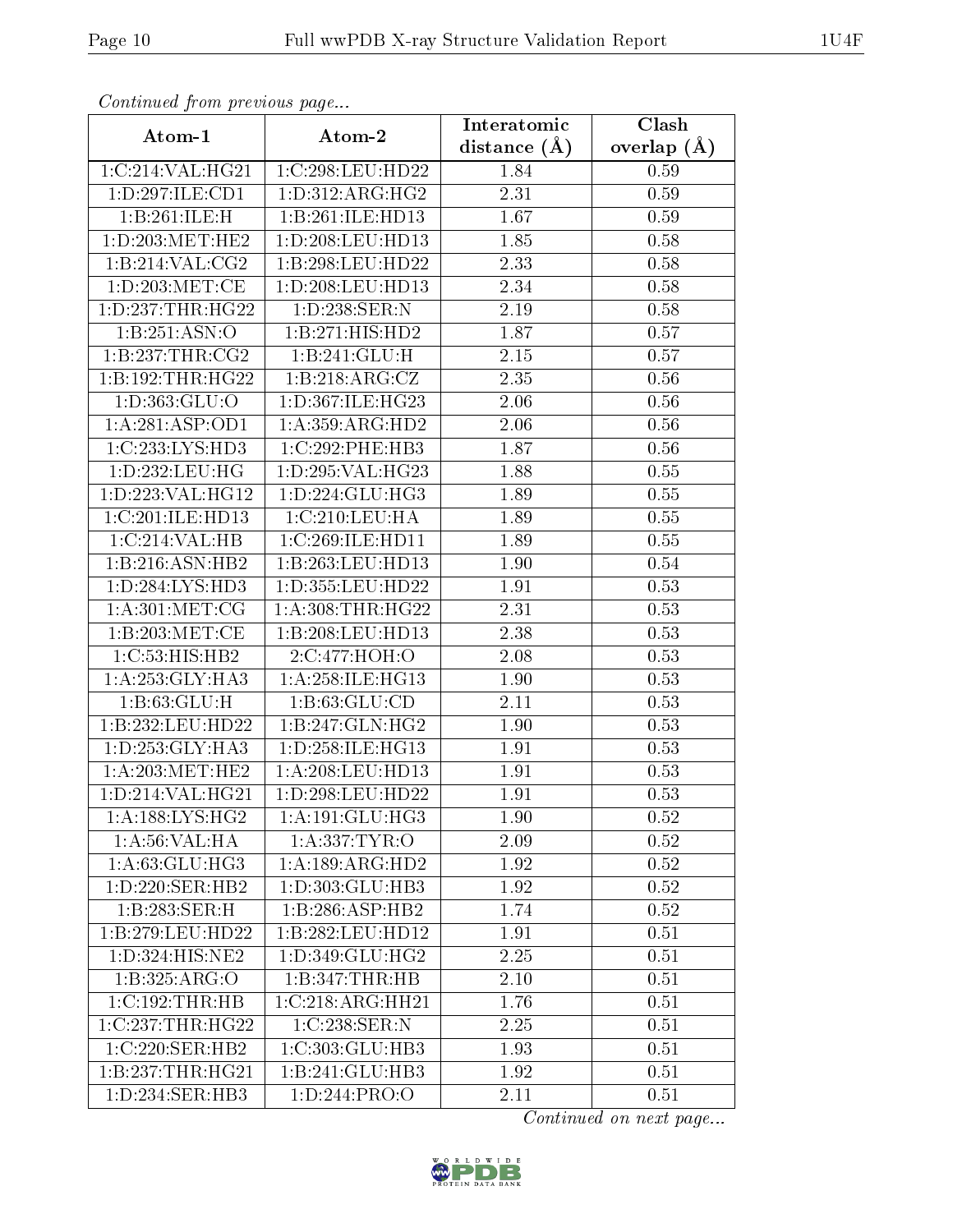| Continued from previous page |                              | Interatomic       | $\overline{\text{Clash}}$ |
|------------------------------|------------------------------|-------------------|---------------------------|
| Atom-1                       | Atom-2                       | distance $(A)$    | overlap $(A)$             |
| 1: D: 214: VAL: CG1          | 1:D:269:ILE:HD11             | 2.41              | 0.50                      |
| 1:D:216:ASN:HD21             | 1: D: 218: ARG: HB2          | 1.77              | 0.50                      |
| 1:B:271:HIS:HED1             | 1: B: 277: SER: OG           | 1.95              | 0.50                      |
| 1:C:218:ARG:NH1              | 1:C:302:VAL:HG21             | 2.27              | 0.49                      |
| 1:B:226:HIS:HD2              | 2:B:444:HOH:O                | 1.95              | 0.49                      |
| 1:B:301:MET:SD               | 1:B:308:THR:HG22             | 2.53              | 0.49                      |
| 1:D:201:ILE:HA               | 1: D: 209: CYS:O             | 2.13              | 0.48                      |
| 1:C:232:LEU:CD2              | 1:C:247:GLN:HG2              | 2.43              | 0.48                      |
| 1:C:303:GLU:O                | 1:C:304:ALA:HB3              | <b>2.13</b>       | 0.48                      |
| 1:C:334:LYS:HE3              | 1:C:335:HIS:NE2              | 2.28              | 0.48                      |
| 1:A:283:SER:O                | 1: A:287: ILE: HG12          | 2.13              | 0.48                      |
| 1: A:45:SER:N                | 1: A:335: HIS: HA            | 2.29              | 0.48                      |
| 1:B:203:MET:HE3              | 1:B:361:LEU:HD13             | 1.95              | 0.47                      |
| 1:A:226:HIS:HE1              | 1:B:224:GLU:OE2              | 1.97              | 0.47                      |
| 1:A:205:ASP:OD2              | 1: D: 237: THR: HG23         | 2.14              | 0.47                      |
| 1:C:301:MET:HG2              | 1:C:308:THR:HG22             | 1.97              | 0.47                      |
| 1:C:325:ARG:O                | $1:C:347$ : THR: HB          | 2.15              | 0.47                      |
| 1: D: 214: VAL: CG2          | 1:D:298:LEU:HD22             | 2.45              | 0.47                      |
| 1: D: 203:MET:HE2            | 1:D:208:LEU:CD1              | $\overline{2}.44$ | 0.47                      |
| 1:D:216:ASN:HD21             | 1: D: 218: ARG: CB           | 2.28              | 0.47                      |
| 1: D: 216: ASN: ND2          | 1: D: 218: ARG:H             | 2.13              | 0.47                      |
| 1:B:245:LEU:HD12             | 1:C:330:LEU:HD21             | 1.97              | 0.46                      |
| 1:D:232:LEU:HD22             | 1: D: 247: GLN: HG2          | 1.96              | 0.46                      |
| 1: A:49: LYS: HE3            | 1:A:53:HIS:HB2               | 1.97              | 0.46                      |
| 1:A:237:THR:HG22             | 1: A:241: GLU: H             | 1.81              | 0.46                      |
| 1: D:61: VAL:HG22            | 1: D:61: VAL:O               | $2.15\,$          | 0.46                      |
| 1:D:58:PHE:CD2               | 1: D:341: TYR: HE1           | 2.28              | 0.46                      |
| 1:B:216:ASN:HD21             | $1:B:218:AR\overline{G:HB3}$ | 1.80              | 0.46                      |
| $1:D:272:GL\overline{U:HB2}$ | 2:D:467:HOH:O                | 2.14              | 0.45                      |
| 1:C:309:THR:HG22             | 1:C:310:GLN:N                | 2.30              | 0.45                      |
| 1: A:205: ASP:H              | 1: D: 237: THR: CG2          | 2.30              | 0.45                      |
| 1:C:61:VAL:HG23              | 1:C:217:LEU:HD22             | 1.99              | 0.45                      |
| 1:C:251:ASN:O                | 1:C:271:HIS:HD2              | 2.00              | 0.45                      |
| 1:D:232:LEU:HD11             | 1:D:295:VAL:HG21             | 1.99              | $0.45\,$                  |
| 1: A:237:THR:CG2             | 1:A:241:GLU:H                | 2.30              | 0.45                      |
| 1: A:256: <i>SER:OG</i>      | 1: A:258: ILE: HG12          | 2.17              | 0.45                      |
| 1:C:214:VAL:CG2              | 1:C:298:LEU:HD22             | 2.46              | 0.45                      |
| 1:C:200:VAL:HG12             | 1:C:321:LEU:HB2              | 1.99              | 0.44                      |
| 1:C:199:ALA:HB3              | 1:C:320:ILE:CD1              | 2.48              | 0.44                      |
| 1:C:232:LEU:HD22             | 1:C:247:GLN:HG2              | 1.99              | 0.44                      |
| 1:C:237:THR:CG2              | 1: D: 205: ASP:H             | 2.30              | 0.44                      |

Continued from previous page.

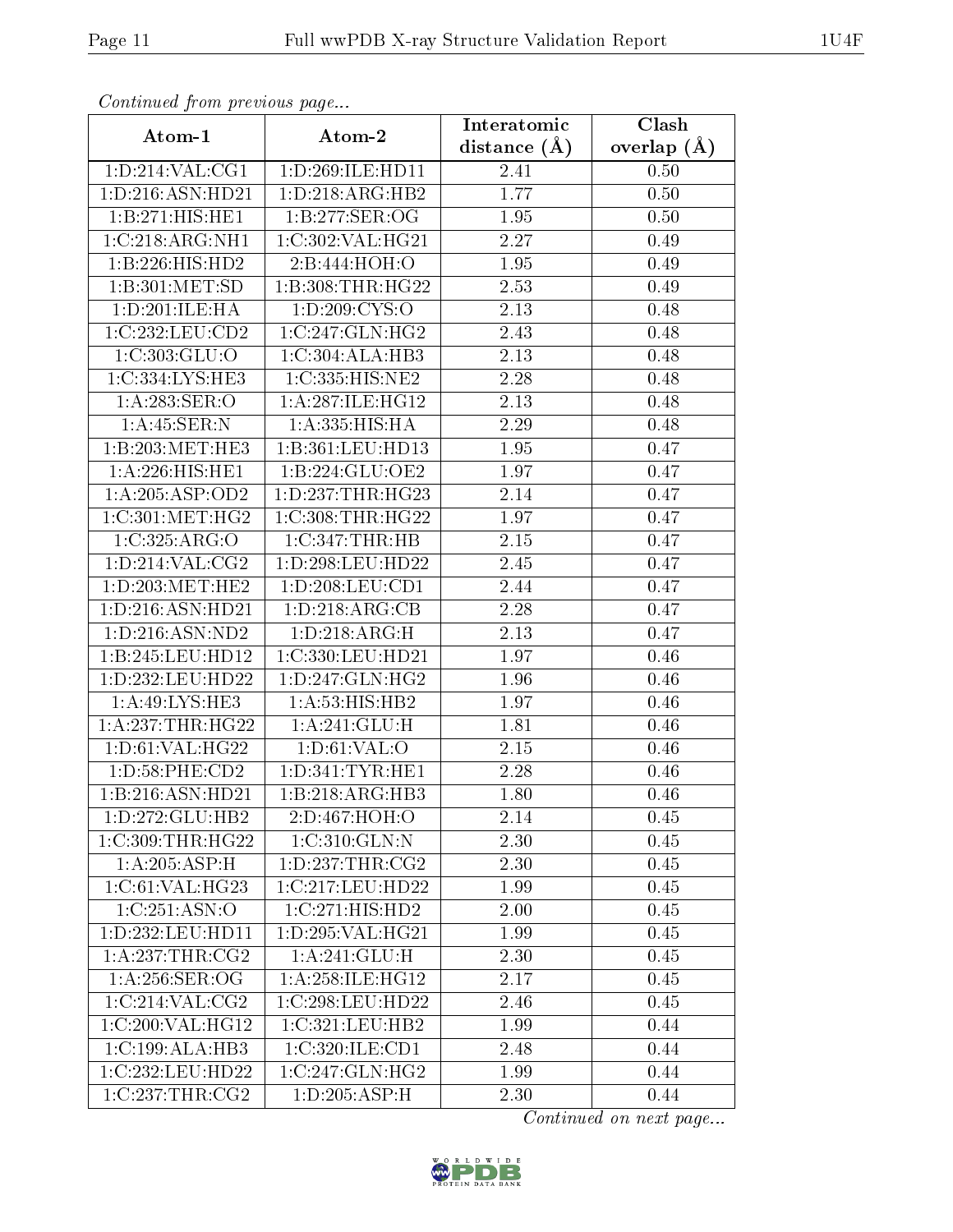| Communa from previous page   |                              | Interatomic       | Clash           |
|------------------------------|------------------------------|-------------------|-----------------|
| Atom-1                       | Atom-2                       | distance $(A)$    | overlap $(\AA)$ |
| 1: A: 190: ASN: HB3          | 1:A:217:LEU:HD13             | 1.98              | 0.44            |
| 1:A:232:LEU:HD22             | 1: A:247: GLN: HG2           | $2.00\,$          | 0.44            |
| 1:A:251:ASN:O                | 1: A:271: HIS: HD2           | $2.01\,$          | 0.44            |
| 1:B:284:LYS:HD3              | 1:B:355:LEU:HD22             | $2.00\,$          | 0.44            |
| 1:C:226:HIS:HE1              | 1: D: 224: GLU: OE2          | $2.01\,$          | 0.44            |
| 1: A: 190: ASN: HD22         | 1: A: 190: ASN: N            | $2.15\,$          | 0.44            |
| 1: A:203:MET:HE2             | 1: A:208:LEU:CD1             | 2.48              | 0.44            |
| 1:A:190:ASN:ND2              | 1: A: 190: ASN: N            | 2.63              | 0.44            |
| 1:B:292:PHE:C                | 1:B:292:PHE:CD1              | 2.91              | 0.43            |
| 1:A:267:ILE:HD11             | 1:D:247:GLN:NE2              | 2.32              | 0.43            |
| 1:B:281:ASP:OD1              | 1:B:359:ARG:HD2              | 2.18              | 0.43            |
| 1: D: 49: LYS: CE            | 1: D: 53: HIS: HB2           | 2.48              | 0.43            |
| $1: A:58:$ PHE: $CD2$        | 1: A:341:TYR:HE1             | 2.37              | 0.43            |
| 1: A:241: GLU:HG3            | 1:B:325:ARG:HD3              | 2.00              | 0.43            |
| 1:C:250:ILE:HG23             | 1:C:271:HIS:CD2              | 2.53              | 0.43            |
| 1: D: 228: ARG: HD2          | 2: D: 470: HOH: O            | 2.19              | 0.43            |
| 1:C:269:ILE:HD12             | 1:C:269:ILE:H                | 1.84              | 0.43            |
| 1: A: 190: ASN: HB3          | 1:A:217:LEU:CD1              | 2.48              | 0.43            |
| 1:C:292:PHE:C                | 1:C:292:PHE:CD1              | 2.93              | 0.42            |
| 1: D: 283: SER: O            | 1: D: 287: ILE: HG12         | 2.18              | 0.42            |
| 1:B:192:THR:HB               | 1:B:218:ARG:NH2              | $\overline{2.34}$ | 0.42            |
| 1:C:212:TRP:HA               | 1:C:326:TYR:OH               | 2.20              | 0.42            |
| 1:C:269:ILE:HD12             | 1:C:269:ILE:N                | 2.33              | 0.42            |
| 1:C:218:ARG:HE               | 1:C:218:ARG:HB2              | 1.74              | 0.42            |
| 1: D: 237: THR: CG2          | 1: D: 239: GLU: OE1          | 2.68              | 0.42            |
| 1:A:237:THR:CG2              | 1:A:241:GLU:HB3              | 2.50              | 0.42            |
| 1:B:192:THR:HG22             | 1:B:218:ARG:NH1              | 2.35              | 0.42            |
| $1:C:\overline{279:LEU:CD2}$ | 1:C:282:LEU:HD12             | 2.50              | 0.42            |
| 1:C:343:ARG:HH11             | 1:C:343:ARG:HG2              | 1.85              | 0.42            |
| 1:A:190:ASN:O                | 1: A:192:THR:HG23            | 2.19              | 0.41            |
| $1:A:250:ILE:$ CD1           | 1: A:294: ILE: HG23          | 2.49              | 0.41            |
| 1:A:237:THR:HG22             | 1: A:241: GLU:N              | 2.35              | 0.41            |
| 1:B:309:THR:HG22             | $1:B:310:GLN:\overline{N}$   | 2.35              | 0.41            |
| 1:C:253:GLY:HA3              | 1:C:258:ILE:HG13             | 2.01              | 0.41            |
| 1:D:49:LYS:HE2               | 1: D: 53: HIS: HB2           | 2.03              | 0.41            |
| 1: A:203:MET:HE1             | 1: A:208:LEU:CB              | 2.45              | 0.41            |
| 1:C:237:THR:CG2              | $1:C:239:GLU:O\overline{E1}$ | 2.68              | 0.41            |
| 1:C:329:VAL:O                | 1:C:339:VAL:HA               | 2.21              | 0.41            |
| 1:C:262:PHE:O                | 1:C:267:ILE:HD11             | 2.21              | 0.41            |
| 1:C:201:ILE:HA               | 1:C:209:CYS:O                | 2.21              | 0.41            |
| 1:C:233:LYS:HD3              | 1:C:292:PHE:CB               | 2.51              | 0.41            |

Continued from previous page.

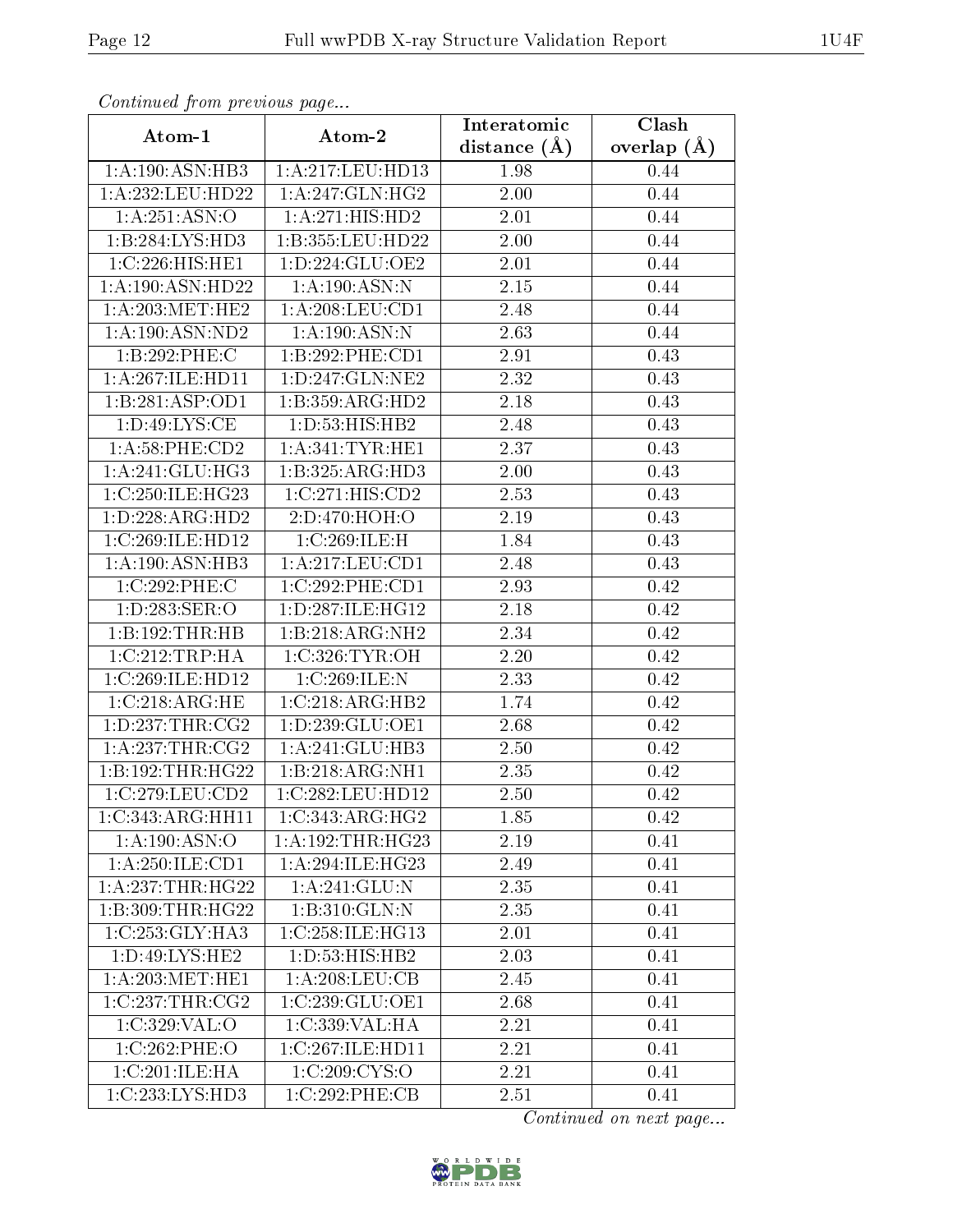| nic                | Clash         |
|--------------------|---------------|
| $\hat{\mathbf{A}}$ | overlap $(A)$ |
|                    |               |

| Continued from previous page |  |  |
|------------------------------|--|--|
|                              |  |  |

| $Atom-1$            | Atom-2              | Interatomic<br>distance $(\AA)$ | Clash<br>overlap $(A)$ |
|---------------------|---------------------|---------------------------------|------------------------|
| 1:B:324:HIS:CE1     | 1:B:349:GLU:HG2     | 2.56                            | 0.41                   |
| 1:C:226:HIS:HD2     | 2:C:437:HOH:O       | 2.03                            | 0.41                   |
| 1:C:192:THR:HB      | 1:C:218:ARG:NH2     | 2.36                            | 0.41                   |
| 1:C:241:GLU:HG3     | 1: D: 325: ARG: HD3 | 2.03                            | 0.41                   |
| 1: D: 203: MET: HE1 | 1: D: 208: LEU: HB2 | 2.02                            | 0.41                   |
| 1: D:56: VAL:CG2    | 1:D:339:VAL:HG23    | 2.51                            | 0.41                   |
| 1:C:216:ASN:ND2     | 1:C:218:ARG:H       | 2.19                            | 0.40                   |
| 1: D: 237: THR: CG2 | 1: D: 238: SER: N   | 2.84                            | 0.40                   |
| 1:C:216:ASN:HD21    | 1:C:218:ARG:CB      | 2.35                            | 0.40                   |

There are no symmetry-related clashes.

### 5.3 Torsion angles (i)

#### 5.3.1 Protein backbone (i)

In the following table, the Percentiles column shows the percent Ramachandran outliers of the chain as a percentile score with respect to all X-ray entries followed by that with respect to entries of similar resolution.

The Analysed column shows the number of residues for which the backbone conformation was analysed, and the total number of residues.

| Mol | Chain   | Analysed         | Favoured     | Allowed   | Outliers         | Percentiles         |
|-----|---------|------------------|--------------|-----------|------------------|---------------------|
|     | А       | $195/270$ (72%)  | 182(93%)     | $9(5\%)$  | $4(2\%)$         | $\boxed{7}$         |
|     | B       | 191/270(71%)     | 176 (92%)    | 13 $(7%)$ | $2(1\%)$         | 22<br>15            |
|     | $\rm C$ | $191/270(71\%)$  | 179 (94\%)   | $12(6\%)$ | $\left( \right)$ | $\sqrt{100}$<br>100 |
|     | D       | 193/270(72%)     | 182 $(94\%)$ | 11 $(6%)$ | $\Omega$         | 100<br>100          |
| All | All     | $770/1080(71\%)$ | 719 (93%)    | 45 $(6%)$ | 6 $(1%)$         | 27<br>19            |

All (6) Ramachandran outliers are listed below:

| Mol | Chain | Res | <b>Type</b> |
|-----|-------|-----|-------------|
|     |       | 335 | <b>HIS</b>  |
|     |       | 191 | GLU         |
|     |       | 218 | ARG         |
|     | В     | 244 | <b>PRO</b>  |
|     |       | 351 | PRO         |
|     |       | 244 | <b>PRO</b>  |

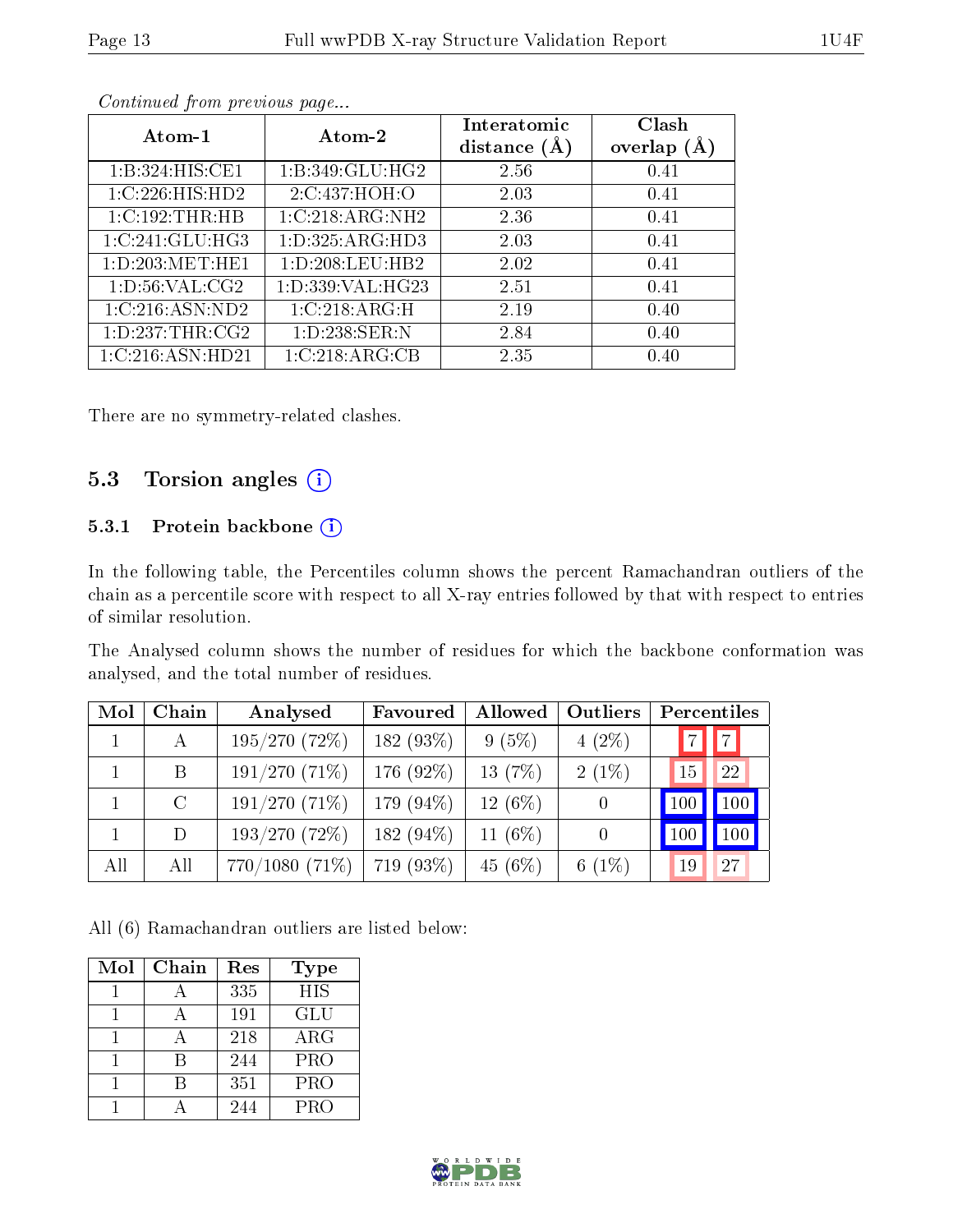#### 5.3.2 Protein sidechains  $(i)$

In the following table, the Percentiles column shows the percent sidechain outliers of the chain as a percentile score with respect to all X-ray entries followed by that with respect to entries of similar resolution.

The Analysed column shows the number of residues for which the sidechain conformation was analysed, and the total number of residues.

| Mol          | Chain         | Outliers<br>Analysed<br>Rotameric |           | Percentiles |    |                 |
|--------------|---------------|-----------------------------------|-----------|-------------|----|-----------------|
| $\mathbf{1}$ | A             | $177/244$ (72%)                   | 174 (98%) | $3(2\%)$    | 60 | 77 <sub>1</sub> |
|              | B             | $175/244$ (72%)                   | 169 (97%) | 6(3%)       | 37 | 54              |
|              | $\mathcal{C}$ | $175/244$ (72\%)                  | 170 (97%) | 5(3%)       | 42 | 61              |
|              | D             | $177/244$ (72%)                   | 170 (96%) | 7(4%)       | 31 | 48              |
| All          | All           | 704/976 (72%)                     | 683 (97%) | $21(3\%)$   | 41 | 59              |

All (21) residues with a non-rotameric sidechain are listed below:

| Mol            | Chain                                                                                                       | $\operatorname{Res}% \left( \mathcal{N}\right) \equiv\operatorname{Res}(\mathcal{N}_{0})\cap\mathcal{N}_{1}$ | Type                      |
|----------------|-------------------------------------------------------------------------------------------------------------|--------------------------------------------------------------------------------------------------------------|---------------------------|
| $\mathbf{1}$   | А                                                                                                           | 216                                                                                                          | <b>ASN</b>                |
| $\mathbf{1}$   | $\overline{\rm A}$                                                                                          | 263                                                                                                          | LEU                       |
| $\mathbf{1}$   | $\overline{A}$                                                                                              | 318                                                                                                          | <b>ASN</b>                |
| $\mathbf{1}$   | $\overline{\text{B}}$                                                                                       | 63                                                                                                           | GLU                       |
| $\overline{1}$ | $\overline{\mathrm{B}}$                                                                                     | 216                                                                                                          | $\overline{\mathrm{ASN}}$ |
| $\mathbf{1}$   | $\overline{\mathrm{B}}$                                                                                     | 231                                                                                                          | <b>LEU</b>                |
| $\mathbf{1}$   | $\overline{\mathrm{B}}$                                                                                     | 261                                                                                                          | <b>ILE</b>                |
| $\mathbf{1}$   | $\overline{\mathrm{B}}$                                                                                     | 263                                                                                                          | LEU                       |
| $\overline{1}$ | $\overline{B}$                                                                                              | 314                                                                                                          | <b>SER</b>                |
| $\mathbf{1}$   | $\frac{\overline{C}}{\overline{C}}$ $\frac{\overline{C}}{\overline{C}}$ $\frac{\overline{C}}{\overline{D}}$ | 63                                                                                                           | $\overline{\text{GLU}}$   |
| $\mathbf{1}$   |                                                                                                             | 214                                                                                                          | <b>VAL</b>                |
| $\mathbf{1}$   |                                                                                                             | 263                                                                                                          | LEU                       |
| $\mathbf{1}$   |                                                                                                             | 343                                                                                                          | $\rm{ARG}$                |
| $\overline{1}$ |                                                                                                             | 352                                                                                                          | $\overline{ASN}$          |
| $\overline{1}$ |                                                                                                             | $\overline{55}$                                                                                              | <b>ASN</b>                |
| $\mathbf{1}$   | $\overline{D}$                                                                                              | 63                                                                                                           | GLU                       |
| $\mathbf{1}$   | $\overline{D}$                                                                                              | 216                                                                                                          | <b>ASN</b>                |
| $\mathbf{1}$   | $\frac{1}{D}$                                                                                               | 252                                                                                                          | <b>VAL</b>                |
| $\overline{1}$ | $\overline{\rm D}$                                                                                          | 263                                                                                                          | LEU                       |
| $\mathbf{1}$   | $\overline{\rm D}$                                                                                          | 281                                                                                                          | ASP                       |
| $\mathbf{1}$   | D                                                                                                           | 314                                                                                                          | $\rm{SER}$                |

Some sidechains can be flipped to improve hydrogen bonding and reduce clashes. All (28) such sidechains are listed below:

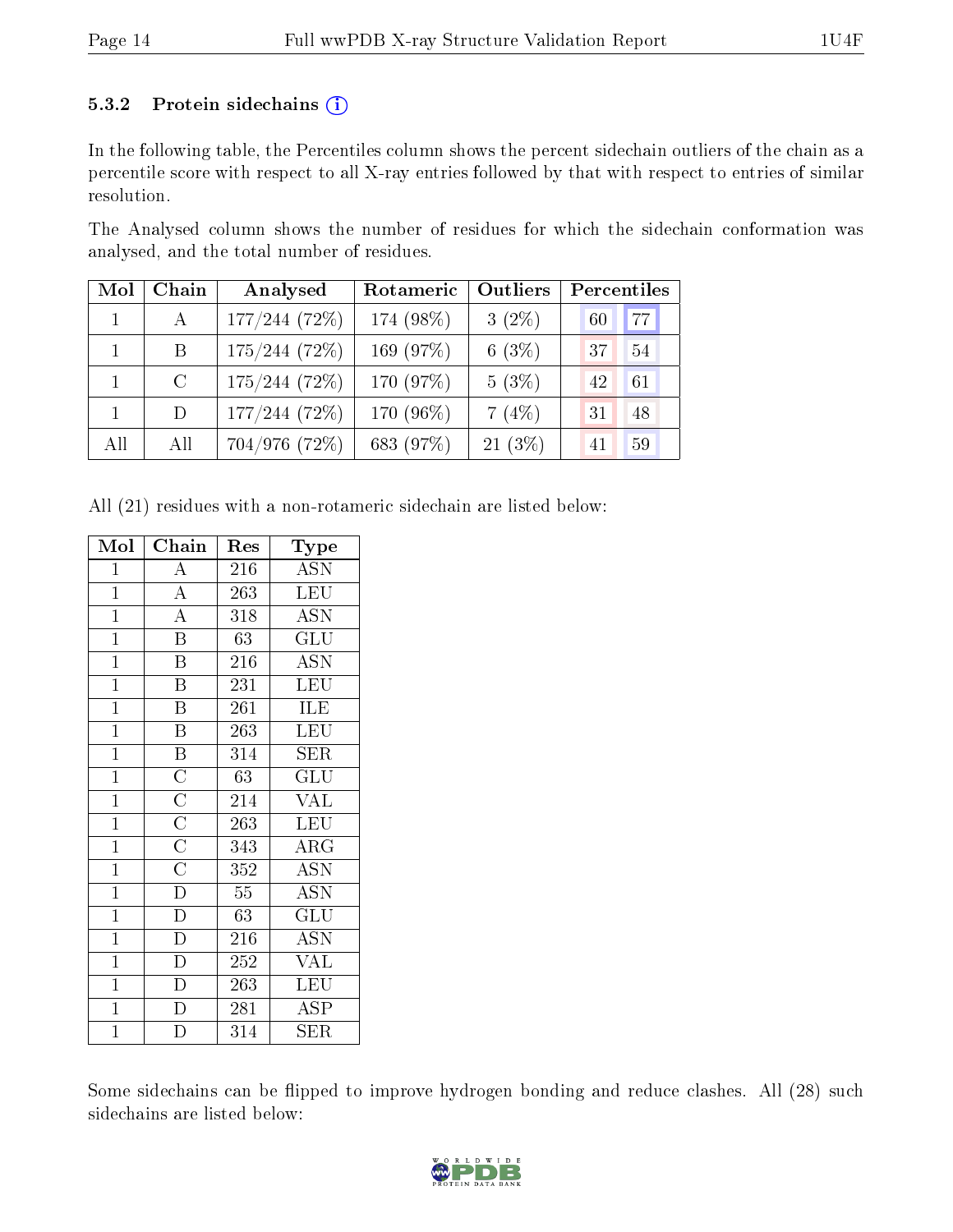| Mol            | Chain                                                                                                                                  | Res              | $\bf Type$                |
|----------------|----------------------------------------------------------------------------------------------------------------------------------------|------------------|---------------------------|
| $\mathbf{1}$   | $\overline{A}$                                                                                                                         | <b>190</b>       | <b>ASN</b>                |
| $\overline{1}$ | $\frac{\overline{A}}{\overline{A}}$ $\frac{\overline{A}}{\overline{A}}$                                                                | 216              | <b>ASN</b>                |
| $\overline{1}$ |                                                                                                                                        | 226              | $\overline{\mathrm{HIS}}$ |
| $\overline{1}$ |                                                                                                                                        | $24\overline{7}$ | $\overline{\text{GLN}}$   |
| $\mathbf{1}$   |                                                                                                                                        | 271              | <b>HIS</b>                |
| $\overline{1}$ |                                                                                                                                        | $\overline{318}$ | $\overline{\text{ASN}}$   |
| $\overline{1}$ | $\overline{A}$                                                                                                                         | 352              | $\overline{\text{ASN}}$   |
| $\overline{1}$ | $\overline{\mathrm{B}}$                                                                                                                | $\overline{57}$  | $\overline{\text{GLN}}$   |
| $\overline{1}$ | $\overline{\mathrm{B}}$                                                                                                                | 190              | <b>ASN</b>                |
| $\mathbf{1}$   | $\overline{\mathrm{B}}$                                                                                                                | 197              | <b>HIS</b>                |
| $\mathbf{1}$   | $\overline{\mathrm{B}}$                                                                                                                | 198              | $\overline{\mathrm{ASN}}$ |
| $\overline{1}$ | $\overline{\mathrm{B}}$                                                                                                                | 216              | <b>ASN</b>                |
| $\overline{1}$ | $\overline{\mathrm{B}}$                                                                                                                | $\overline{221}$ | $\overline{\mathrm{HIS}}$ |
| $\overline{1}$ | $\overline{\mathrm{B}}$                                                                                                                | 226              | $\overline{\mathrm{HIS}}$ |
| $\mathbf{1}$   |                                                                                                                                        | $\overline{271}$ | <b>HIS</b>                |
| $\overline{1}$ |                                                                                                                                        | $60\,$           | <b>ASN</b>                |
| $\overline{1}$ |                                                                                                                                        | 216              | $\overline{\mathrm{ASN}}$ |
| $\overline{1}$ |                                                                                                                                        | $\overline{221}$ | $\overline{\mathrm{HIS}}$ |
| $\overline{1}$ |                                                                                                                                        | 226              | $\overline{\text{HIS}}$   |
| $\mathbf{1}$   |                                                                                                                                        | 247              | $\overline{\text{GLN}}$   |
| $\overline{1}$ |                                                                                                                                        | $\overline{271}$ | $\overline{HIS}$          |
| $\overline{1}$ | $\overline{B}$ $\overline{C}$ $\overline{C}$ $\overline{C}$ $\overline{C}$ $\overline{C}$ $\overline{C}$ $\overline{C}$ $\overline{D}$ | $\overline{352}$ | <b>ASN</b>                |
| $\overline{1}$ |                                                                                                                                        | $\overline{57}$  | $\overline{\text{GLN}}$   |
| $\mathbf{1}$   | $\overline{D}$                                                                                                                         | 60               | $\overline{\text{ASN}}$   |
| $\overline{1}$ | $\overline{D}$                                                                                                                         | 216              | $\overline{\mathrm{ASN}}$ |
| $\overline{1}$ | $\overline{\mathbf{D}}$                                                                                                                | 226              | $\overline{HIS}$          |
| $\overline{1}$ | $\overline{\rm D}$                                                                                                                     | 247              | $\overline{\text{GLN}}$   |
| $\overline{1}$ | $\overline{\rm D}$                                                                                                                     | $\overline{271}$ | $\overline{\mathrm{HIS}}$ |

#### 5.3.3 RNA (1)

There are no RNA molecules in this entry.

#### 5.4 Non-standard residues in protein, DNA, RNA chains (i)

There are no non-standard protein/DNA/RNA residues in this entry.

#### 5.5 Carbohydrates (i)

There are no carbohydrates in this entry.

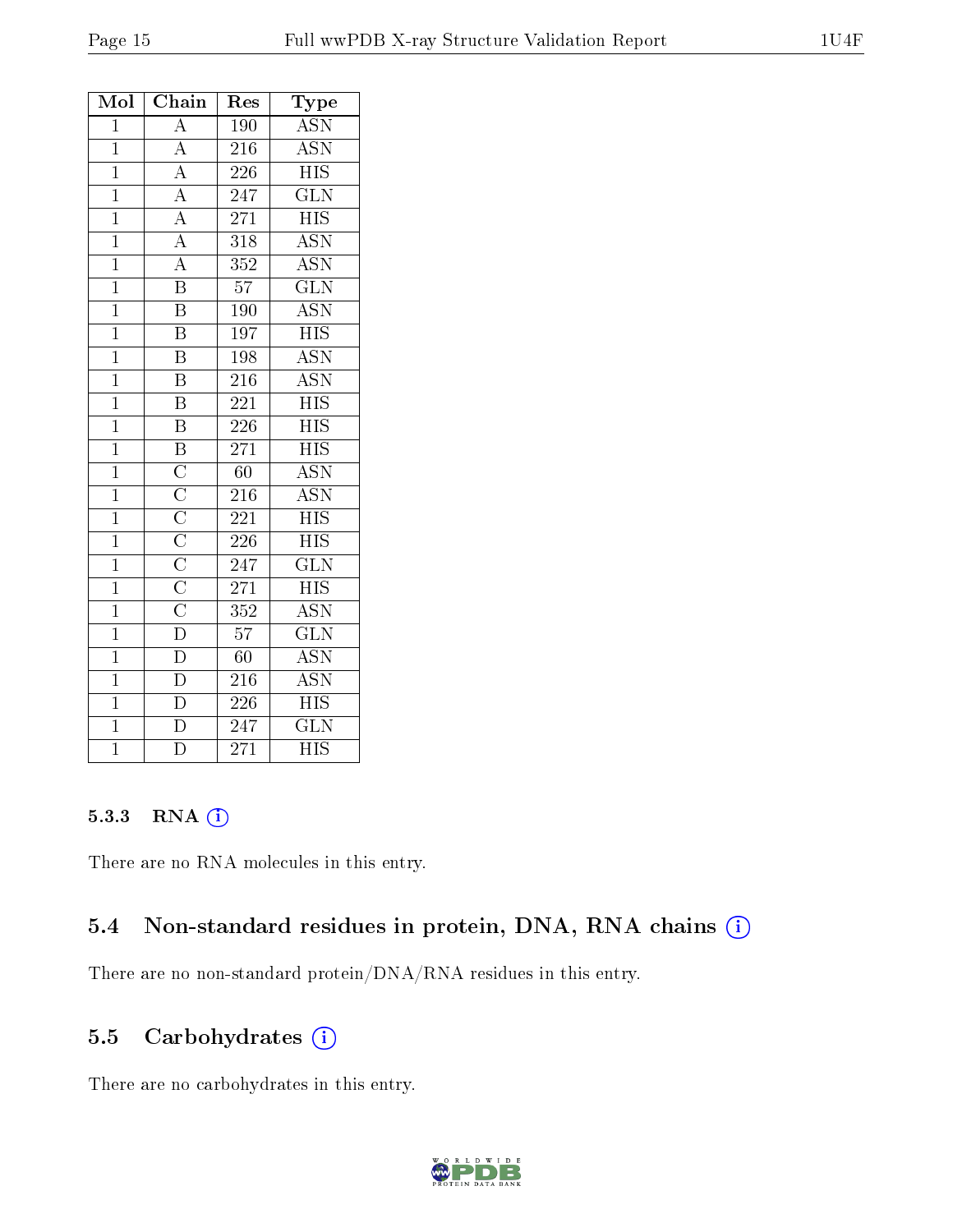### 5.6 Ligand geometry (i)

There are no ligands in this entry.

### 5.7 [O](https://www.wwpdb.org/validation/2017/XrayValidationReportHelp#nonstandard_residues_and_ligands)ther polymers (i)

There are no such residues in this entry.

### 5.8 Polymer linkage issues (i)

There are no chain breaks in this entry.

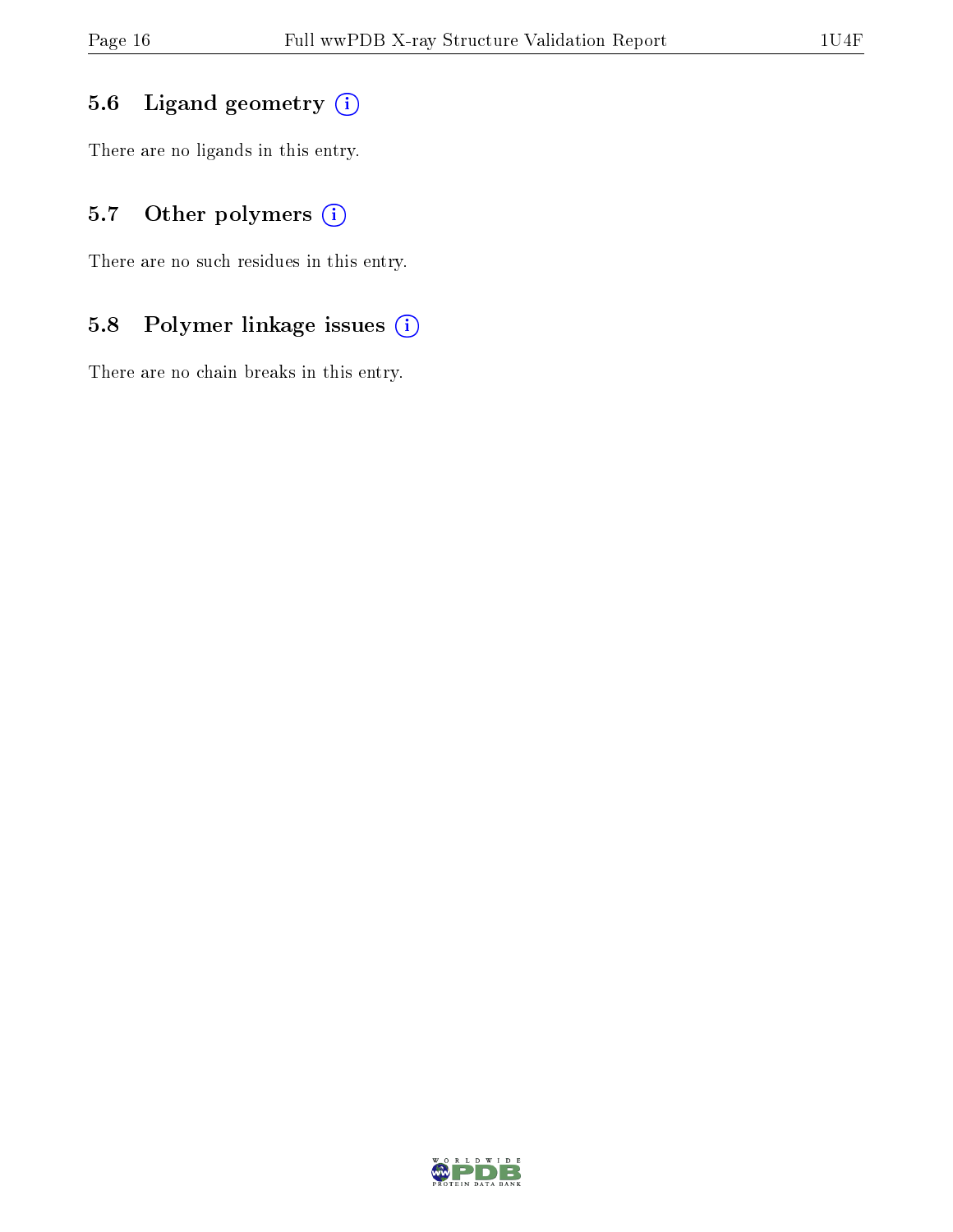# 6 Fit of model and data  $(i)$

## 6.1 Protein, DNA and RNA chains  $(i)$

In the following table, the column labelled  $#RSRZ> 2'$  contains the number (and percentage) of RSRZ outliers, followed by percent RSRZ outliers for the chain as percentile scores relative to all X-ray entries and entries of similar resolution. The OWAB column contains the minimum, median,  $95<sup>th</sup>$  percentile and maximum values of the occupancy-weighted average B-factor per residue. The column labelled ' $Q< 0.9$ ' lists the number of (and percentage) of residues with an average occupancy less than 0.9.

| Mol          | Chain         | Analysed      | ${ <\hspace{-1.5pt}{\mathrm{RSRZ}} \hspace{-1.5pt}>}$ | $\rm \#RSRZ{>}2$       | $OWAB(A^2)$     | Q <sub>0.9</sub> |
|--------------|---------------|---------------|-------------------------------------------------------|------------------------|-----------------|------------------|
| $\mathbf{1}$ | A             | 197/270(72%)  | $-0.00$                                               | $9(4\%)$<br> 32 <br>30 | 28, 48, 84, 105 |                  |
|              | B             | 195/270(72%)  | 0.09                                                  | $9(4\%)$<br> 32 <br>30 | 26, 46, 77, 100 |                  |
|              | $\mathcal{C}$ | 195/270(72%)  | $-0.09$                                               | $8(4\%)$ 37<br>35      | 26, 44, 73, 96  |                  |
|              | D             | 197/270(72%)  | 0.04                                                  | $9(4\%)$ 32<br>30      | 29, 47, 81, 110 |                  |
| All          | All           | 784/1080(72%) | 0.01                                                  | 35(4%)<br>33<br>31     | 26, 46, 80, 110 |                  |

All (35) RSRZ outliers are listed below:

| Mol            | Chain                     | Res | Type                    | $_{\rm RSRZ}$    |
|----------------|---------------------------|-----|-------------------------|------------------|
| $\mathbf{1}$   | D                         | 367 | ILE                     | 7.3              |
| $\mathbf{1}$   | $\overline{D}$            | 366 | <b>TYR</b>              | 7.3              |
| $\mathbf{1}$   | $\mathbf D$               | 368 | <b>LEU</b>              | 5.1              |
| $\mathbf{1}$   | $\boldsymbol{A}$          | 365 | LYS.                    | $4.5\,$          |
| $\overline{1}$ | $\overline{\rm C}$        | 190 | ASN                     | 4.4              |
| $\mathbf{1}$   | $\boldsymbol{B}$          | 363 | GLU                     | $3.9\,$          |
| $\mathbf{1}$   | $\, {\bf B}$              | 190 | ASN                     | 3.8              |
| $\mathbf{1}$   | B                         | 364 | LYS.                    | 3.7              |
| $\overline{1}$ | $\overline{\rm C}$        | 363 | GLU                     | 3.5              |
| $\mathbf{1}$   | $\boldsymbol{\mathrm{B}}$ | 362 | ALA                     | 3.3              |
| $\overline{1}$ | D                         | 334 | LYS.                    | $3.2\,$          |
| $\overline{1}$ | $\overline{\rm C}$        | 365 | <b>LYS</b>              | $3.2\,$          |
| $\overline{1}$ | $\overline{A}$            | 362 | <b>ALA</b>              | 3.2              |
| $\mathbf{1}$   | $\boldsymbol{B}$          | 62  | <b>GLY</b>              | 3.2              |
| $\mathbf{1}$   | $\overline{\rm A}$        | 190 | ASN                     | 3.2              |
| $\overline{1}$ | $\overline{\rm A}$        | 364 | <b>LYS</b>              | 3.2              |
| $\overline{1}$ | $\overline{\text{D}}$     | 45  | $\overline{\text{SER}}$ | $\overline{3.1}$ |
| $\mathbf{1}$   | A                         | 189 | $\rm{ARG}$              | 3.1              |
| $\mathbf{1}$   | B                         | 334 | <b>LYS</b>              | $2.8\,$          |
| $\mathbf{1}$   | B                         | 335 | <b>HIS</b>              | 2.7              |
| $\mathbf{1}$   | $\overline{C}$            | 360 | ASP                     | 2.7              |